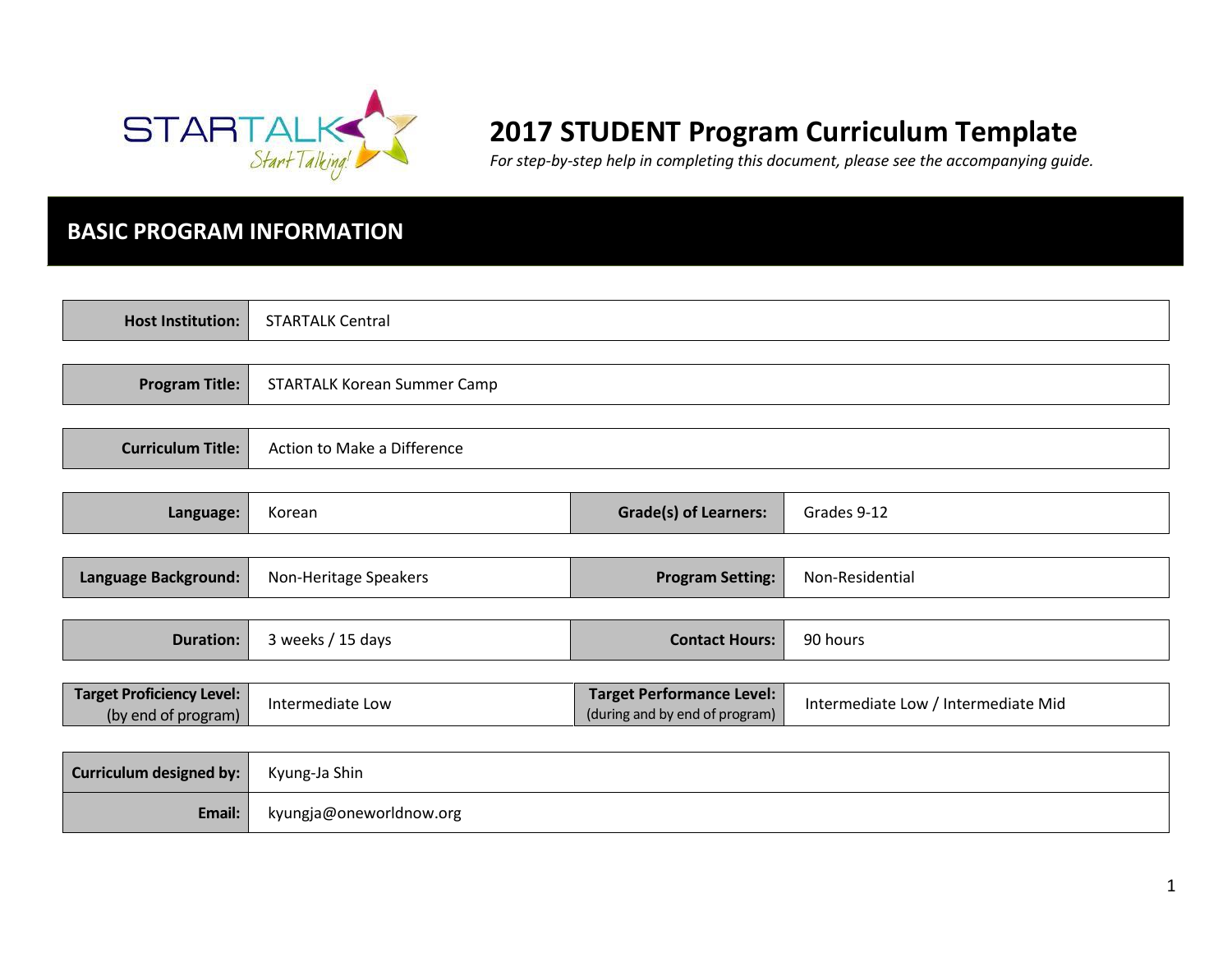#### **STARTALK-endorsed Principles for Effective Teaching and Learning**

- Implementing a standards-based and thematically organized curriculum
- Facilitating a learner-centered classroom
- Using target language and providing comprehensible input for instruction
- Integrating culture, content, and language in a world language classroom
- Adapting and using age-appropriate authentic materials
- Conducting performance-based assessment

## **STAGE 1: What will learners be able to do with what they know by the end of the program?**

#### **Program Overview and Theme**

In a paragraph, provide a brief overview of your program. What is the theme that will guide standards-based instruction and learning throughout the program? What will learners experience during the program? What do you hope learners will be able to do after the program ends?

Non-heritage students with novice-high proficiency in Korean will learn about a Korean historical event, the March First Movement called *Sam-Il Jul*, and its female activist who risked her life as part of the anti-colonial struggle and the struggle for Korean independence. Students will explore Yoo Kwan Soon's life by examining where she lived, who she was, and her heritage, while learning about Korean geography, holidays, and her important role and contribution to the movement as a high school student. Students will be able to introduce themselves with biographical information and present their interests, activities, and religion, before discussing *Yoo* and other similar heroes from different countries. They will be able to talk about the actions of the historical figures and make comments on their personalities and characters. They will conduct research on a celebrity or historical figure from the target culture, and present their findings about a chosen Korean icon in class. After that, students will be able to talk about their possible actions in the community by learning the names of organizations, places, and jobs they can perform. At the end of the program, students will be able to share experiences in volunteer work or make plans to make a difference, as well as identify their contributions to the community and/or country through the actions as a high school student.

### **Learning Targets**

Identify the learning targets for your program. First, choose the NCSSFL-ACTFL Global Can-Do Benchmarks that are appropriate to learners' proficiency level(s) and your program goals. Then, select program specific NCSSFL-ACTFL Can-Do Statements that reflect the specific content of your program or create your own. Attention to and balance of the various modes will depend on your program goal(s). A master list of the NCSSFL-ACTFL Global Can-Do Benchmarks and Can-Do Statements is available at [https://startalk.umd.edu/resources/NCSSFL\\_ACTFLCanDos.pdf.](https://startalk.umd.edu/resources/NCSSFL_ACTFLCanDos.pdf) You will then be able to use LinguaFolio® Online to document the learning targets you've selected.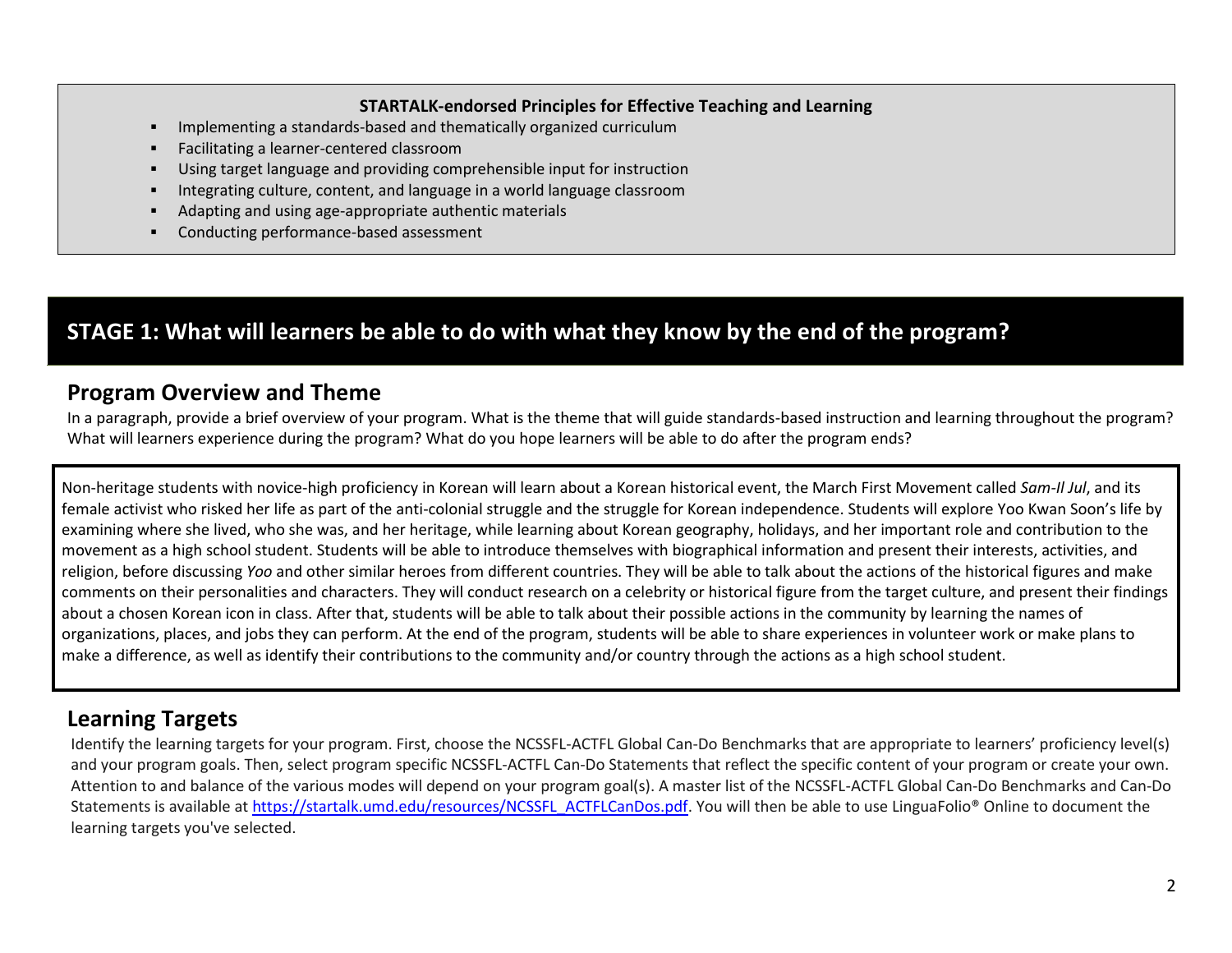| NCSSFL-ACTFL GLOBAL CAN-DO BENCHMARKS<br>Be sure to label the mode and proficiency level of each statement.                                                                                                                                                                                                                                                                                                                                                                                                                                      | <b>PROGRAM CAN-DO STATEMENTS</b><br>OR NCSSFL-ACTFL CAN-DO STATEMENTS<br>Number the Can-Do statements here and then transfer to Stage 3.                                                                                                                                                                                                                                                                                                                                                                 |
|--------------------------------------------------------------------------------------------------------------------------------------------------------------------------------------------------------------------------------------------------------------------------------------------------------------------------------------------------------------------------------------------------------------------------------------------------------------------------------------------------------------------------------------------------|----------------------------------------------------------------------------------------------------------------------------------------------------------------------------------------------------------------------------------------------------------------------------------------------------------------------------------------------------------------------------------------------------------------------------------------------------------------------------------------------------------|
| <b>Interpersonal Communication</b>                                                                                                                                                                                                                                                                                                                                                                                                                                                                                                               |                                                                                                                                                                                                                                                                                                                                                                                                                                                                                                          |
| . Intermediate Low: I can participate in conversations on a number of<br>familiar topics using simple sentences. I can handle short social interactions<br>in everyday situations by asking and answering simple questions.<br>. Intermediate Mid: I can participate in conversations on familiar topics using<br>sentences and series of sentences. I can handle short social interactions in<br>everyday situations by asking and answering a variety of questions. I can<br>usually say what I want to say about myself and my everyday life. | 1. I can orally exchange basic biographical information.<br>2. I can exchange information about my family, nationality, and heritage.<br>3. I can converse on topics related to personal information, such as my<br>interests, activities, and religion.<br>4. I can ask and answer questions about a favorite historical figure.<br>5. I can exchange some ideas with my peers about things high school<br>students can do to make a difference in the community.                                       |
| <b>Presentational speaking</b>                                                                                                                                                                                                                                                                                                                                                                                                                                                                                                                   |                                                                                                                                                                                                                                                                                                                                                                                                                                                                                                          |
| . Intermediate Low: I can present information on most familiar topics and<br>present information using a series of simple sentences.<br>. Intermediate Mid: I can make presentations on a wide variety of familiar<br>topics using connected sentences.                                                                                                                                                                                                                                                                                          | 6. I can present information about myself in detail, such as my<br>biographical information, personality, and characteristics.<br>7. I can make comments on people's personalities and characteristics.<br>I can orally present findings about a chosen historical figure.<br>8.<br>9. I can give a presentation about how my personality, characteristics, and<br>actions can contribute to the community.                                                                                              |
| <b>Presentational writing</b>                                                                                                                                                                                                                                                                                                                                                                                                                                                                                                                    |                                                                                                                                                                                                                                                                                                                                                                                                                                                                                                          |
| . Intermediate Low: I can write briefly about most familiar topics and<br>present information using a series of simple sentences.<br>. Intermediate Mid: I can write on a wide variety of familiar topics using<br>connected sentences.                                                                                                                                                                                                                                                                                                          | 10. I can write about myself, such as my name, age, job, family, heritage,<br>geographical location, personality, and characteristics.<br>11. I can make a research poster on a historical figure and his/her work.<br>12. I can write about the biographical information, personalities, and<br>characteristics on chosen historical figures.<br>13. I can write a paragraph about my plan to volunteer or my experiences<br>volunteering that contribute to the community as a high school<br>student. |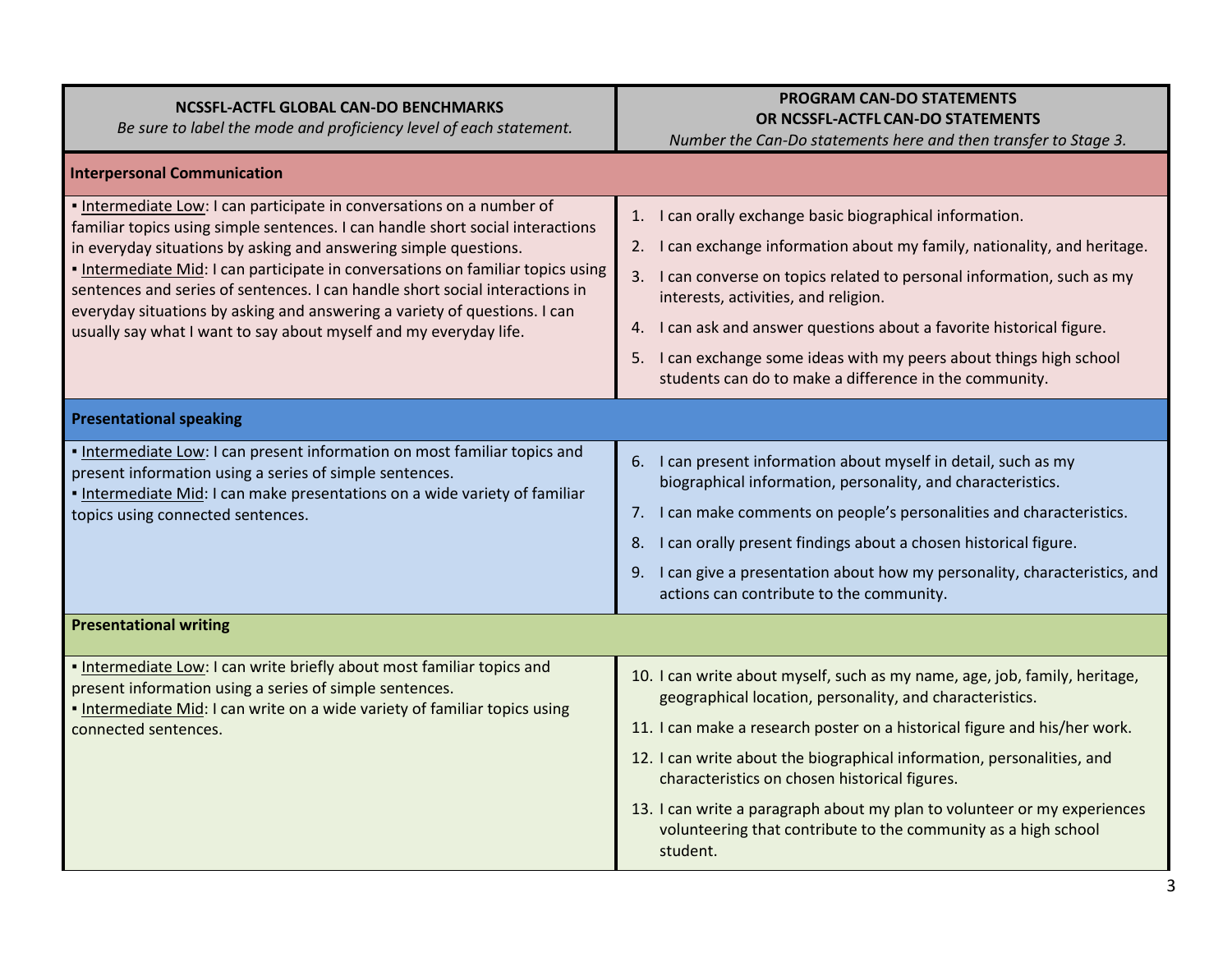| <b>Interpretive Listening</b>                                                                                                                                                                                                                                                                                                                                                                                                                                                   |                                                                                                                                                                                                                                                                                           |
|---------------------------------------------------------------------------------------------------------------------------------------------------------------------------------------------------------------------------------------------------------------------------------------------------------------------------------------------------------------------------------------------------------------------------------------------------------------------------------|-------------------------------------------------------------------------------------------------------------------------------------------------------------------------------------------------------------------------------------------------------------------------------------------|
| Intermediate Low: I can understand the main idea in short, simple<br>messages and presentations on familiar topics. I can understand the main<br>idea of simple conversations that I overhear.<br>. Intermediate Mid: I can understand the main idea in messages and<br>presentations on a variety of topics related to everyday life and personal<br>interests and studies. I can understand the main idea in conversations that I<br>overhear.<br><b>Interpretive Reading</b> | 14. I can understand personal questions in a dialogue.<br>15. I can understand simple descriptions of a historical figure in a<br>documentary film.<br>16. I can understand basic information about people concerning personal<br>identity and someone's work in a peer group discussion. |
| . Intermediate Low: I can understand the main idea of short and simple texts<br>when the topic is familiar.<br>. Intermediate Mid: I can understand the main idea of texts related to<br>everyday life and personal interests or studies.                                                                                                                                                                                                                                       | 17. I can understand a short personal essay about someone's daily life.<br>18. I can read and mostly understand the main idea of an article about<br>historical figures.<br>19. I can understand a poster that presents actions and contributions of a<br>Korean hero.                    |

## **STAGE 2:** How will learners demonstrate what they can do with what they know by the end of the program?

### **Summative Performance Assessment**

Describe the *major summative* performance assessments you will use for each of the three communicative modes. These assessments will provide evidence that learners have achieved the program learning objectives.

| <b>INTERPRETIVE TASK</b>                                                                              | <b>INTERPERSONAL TASK</b>                                                                                                                  | <b>PRESENTATIONAL TASK</b>                                                                                                                                                                                               |
|-------------------------------------------------------------------------------------------------------|--------------------------------------------------------------------------------------------------------------------------------------------|--------------------------------------------------------------------------------------------------------------------------------------------------------------------------------------------------------------------------|
| Learners understand, interpret, and analyze what is<br>heard, read, or viewed on a variety of topics. | Learners interact and negotiate meaning in spoken, or<br>written conversations to share information, reactions,<br>feelings, and opinions. | Learners present information, concepts, and ideas to<br>inform, explain, persuade, and narrate on a variety of<br>topics using appropriate media and adapting to various<br>audiences of listeners, readers, or viewers. |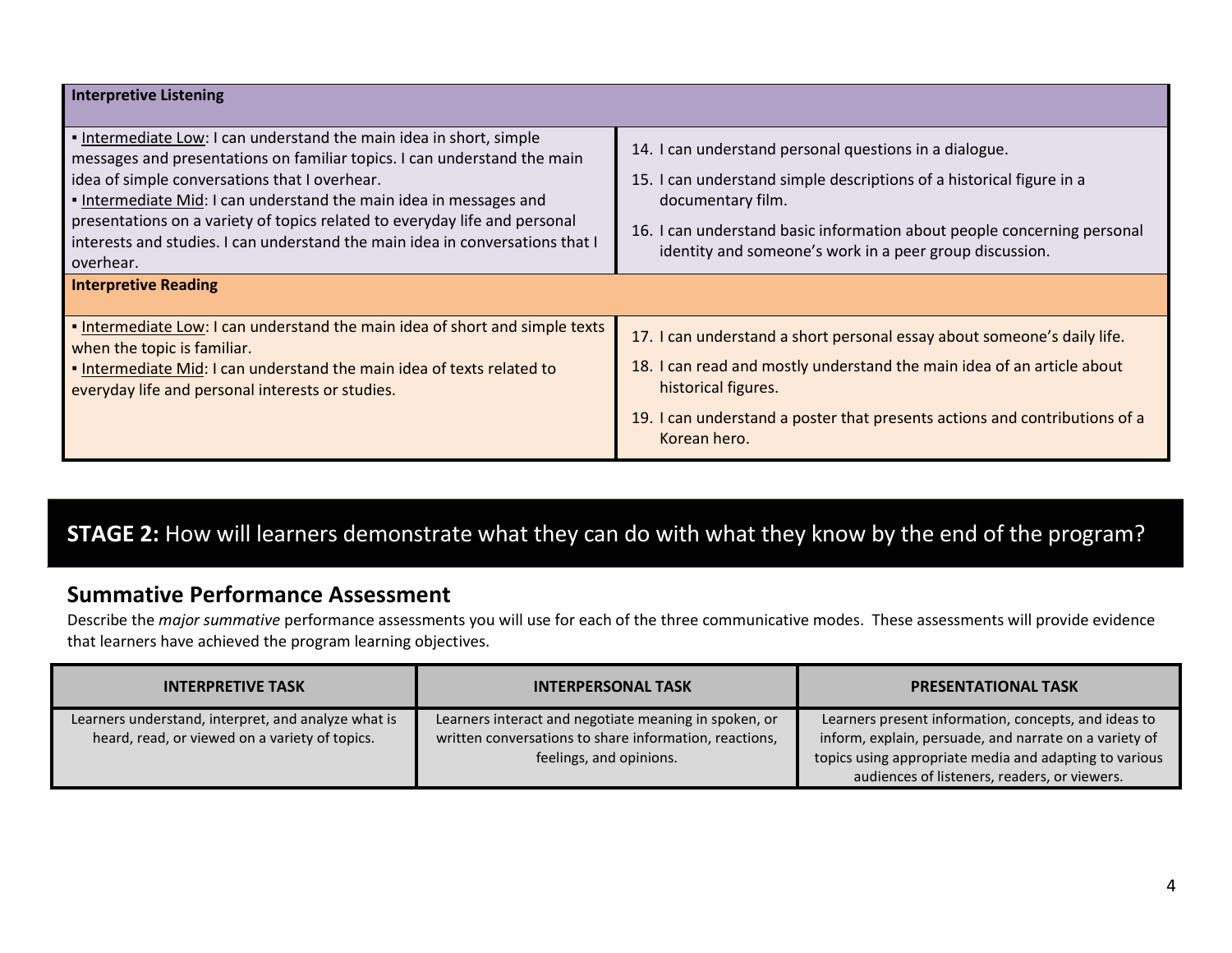| Students will watch a video clip of a historical<br>figure in the world from an educational<br>broadcasting. After watching it, students are to<br>make a simple poster about the figure from the<br>video with information they have learned. | Students pretend they work in a volunteer place<br>and write about their possible job. Students will<br>then role-play with a partner, exchanging personal<br>information, asking and answering questions about<br>their work/made-up work, and identifying their<br>contributions to the community and/or country<br>through their work. The written work will also be<br>collected for assessment. | Students will prepare a presentation about their<br>chosen cultural icon and themselves, including<br>name, age, nationality, job, religion, and<br>geographical location, remarkable work, personality<br>and character, with visual aids. When they present it<br>in class, they are to talk about a similarity and/or a<br>difference between the two people. |
|------------------------------------------------------------------------------------------------------------------------------------------------------------------------------------------------------------------------------------------------|------------------------------------------------------------------------------------------------------------------------------------------------------------------------------------------------------------------------------------------------------------------------------------------------------------------------------------------------------------------------------------------------------|------------------------------------------------------------------------------------------------------------------------------------------------------------------------------------------------------------------------------------------------------------------------------------------------------------------------------------------------------------------|
|------------------------------------------------------------------------------------------------------------------------------------------------------------------------------------------------------------------------------------------------|------------------------------------------------------------------------------------------------------------------------------------------------------------------------------------------------------------------------------------------------------------------------------------------------------------------------------------------------------------------------------------------------------|------------------------------------------------------------------------------------------------------------------------------------------------------------------------------------------------------------------------------------------------------------------------------------------------------------------------------------------------------------------|

## **STAGE 3: What will prepare learners to demonstrate what they can do with what they know?**

### **Learning Experiences**

In this section, list the major learning experiences and related evidence of learning from the beginning through the end of your unit/program. Complete the first column with the program Can-Dos developed or identified in Stage 1. In the second column, determine the specific linguistic, cultural, and other subject matter knowledge and skills that learners will acquire as they work with your program theme. In the third column, indicate the learning experiences that will allow learners to develop these skills and knowledge so that they can perform the summative tasks identified in Stage 2.

| <b>PROGRAM CAN-DO STATEMENTS</b><br><b>NCSSFL-ACTFL CAN-DO STATEMENTS</b><br>Learners can | LANGUAGE, CULTURE, CONTENT<br>Learners need to use                                                                                                                                  | <b>MAJOR LEARNING EXPERIENCES &amp; EVIDENCE</b><br>Learners will experience & demonstrate                                                                                                                                                                                                                          |  |
|-------------------------------------------------------------------------------------------|-------------------------------------------------------------------------------------------------------------------------------------------------------------------------------------|---------------------------------------------------------------------------------------------------------------------------------------------------------------------------------------------------------------------------------------------------------------------------------------------------------------------|--|
| Copy these Can-Dos directly from Stage 1,<br>Column 2. Use one row per Can-Do.            | List the vocabulary, grammatical structures,<br>language chunks, cultural knowledge, and content<br>information that learners need to accomplish the<br>Can-Dos listed in column 1. | Describe the key learning<br>tasks/activities/formative assessments that<br>allow learners to demonstrate that they can<br>meet the stated Can-Do.                                                                                                                                                                  |  |
| <b>Interpersonal Speaking</b>                                                             |                                                                                                                                                                                     |                                                                                                                                                                                                                                                                                                                     |  |
| I can orally exchange basic biographical<br>information.                                  | <b>Name</b><br>Age<br>Phone number<br>What is your name?                                                                                                                            | (Inner Circle Outer Circle) Students form two<br>circles, with one surrounding the other. They then<br>face each other when standing in either the small<br>inner circle or the big outer circle. They will<br>exchange names, phone numbers, and ages with<br>each other until teacher gives a signal for students |  |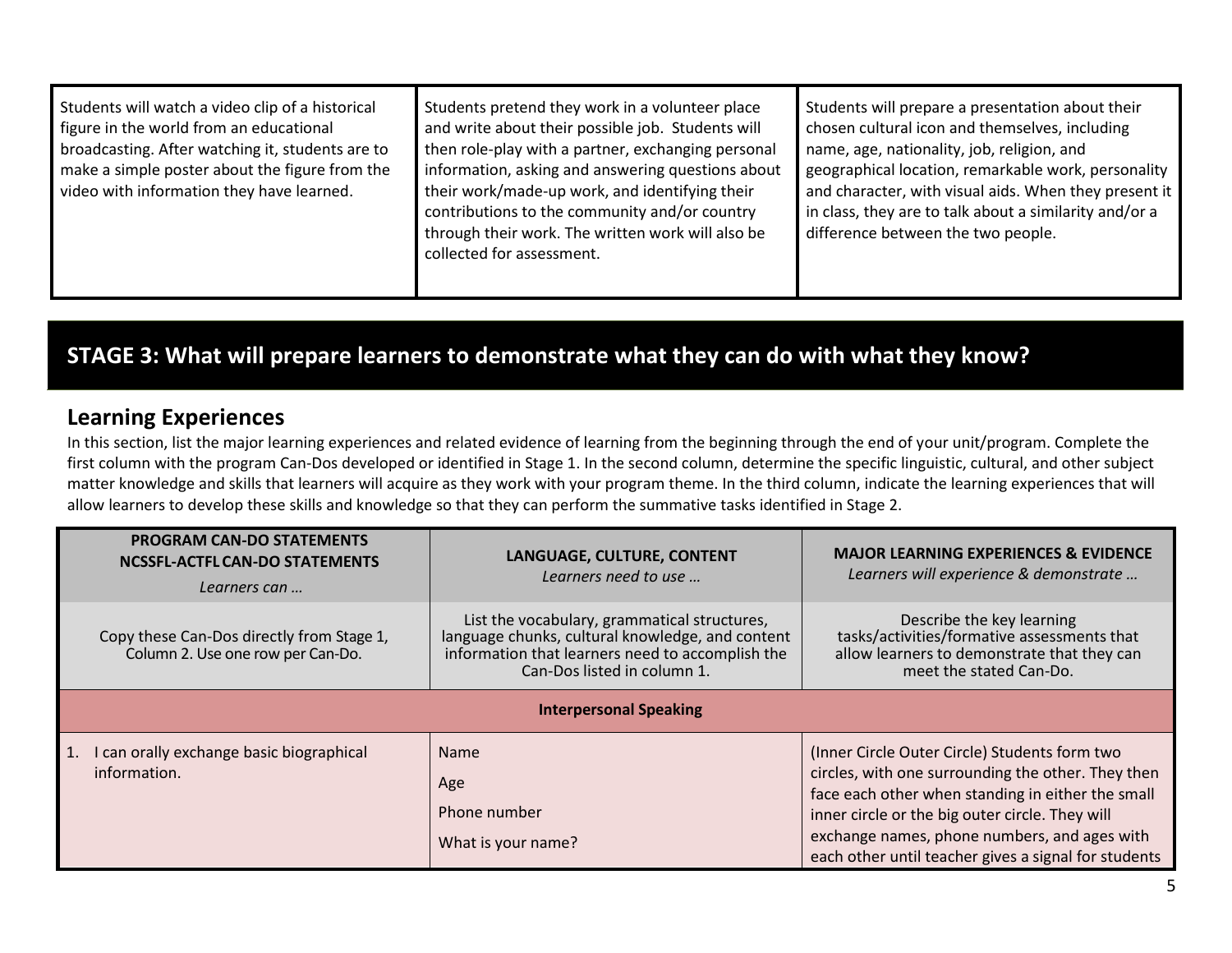|                                                                                                                    | How old are you?<br>What is your phone number?<br>Where do you live?<br>이름이 뭐예요?<br>나이가 몇 살이에요?<br>전화번호가 뭐예요?<br>어디에 살아요?                                                                                                                                                                                         | to move one step (right or left) to meet another<br>partner.<br>(Find Someone Who) Students are to interview<br>peers to learn their information, such as name,<br>age, and phone number. Then they are to conduct<br>the interview until they find three people who are<br>the same age and from the same city as<br>themselves.                                                                                              |
|--------------------------------------------------------------------------------------------------------------------|-------------------------------------------------------------------------------------------------------------------------------------------------------------------------------------------------------------------------------------------------------------------------------------------------------------------|--------------------------------------------------------------------------------------------------------------------------------------------------------------------------------------------------------------------------------------------------------------------------------------------------------------------------------------------------------------------------------------------------------------------------------|
| 2. I can exchange information about my family,<br>nationality, and heritage.                                       | Family<br>Nationality<br>Heritage<br>Who is in your family?<br>What is your nationality?<br>(Nations) Korea, China, Japan, Cambodia, Vietnam,<br>Philippines, US, Canada, Mexico, Kenya, Somalia,<br>Ethiopia<br>가족이 어떻게 돼요?<br>어디 사람이에요?<br>(나라) 한국, 중국, 일본, 캄보디아, 베트남,<br>필리핀, 미국, 캐나다, 멕시코, 케냐,<br>소말리아, 에티오피아 | (Make My National Flags) Students will learn the<br>names of countries that represent their heritage<br>and nationality. Then they draw national flags of<br>their representing heritages and/or nationalities.<br>During this activity, they are to ask two questions<br>to peers, regarding nationality and heritage, such<br>as, "Are you Vietnamese?" (Yes-No question) and<br>"What is your nationality?" (Wh- question). |
| 3. I can converse on topics related to personal<br>information, such as my interests, activities,<br>and religion. | What do you like to do?<br>What do you usually do<br>(on weekdays)?<br>What is your religion?<br>(words) after school, every day, on weekdays, on                                                                                                                                                                 | (Role-Play) Students will read short biographies<br>about historical figures and current icons from<br>different countries. They will then receive a card<br>with a name from one the figures to role-play as.<br>Students circulate and ask questions about their                                                                                                                                                             |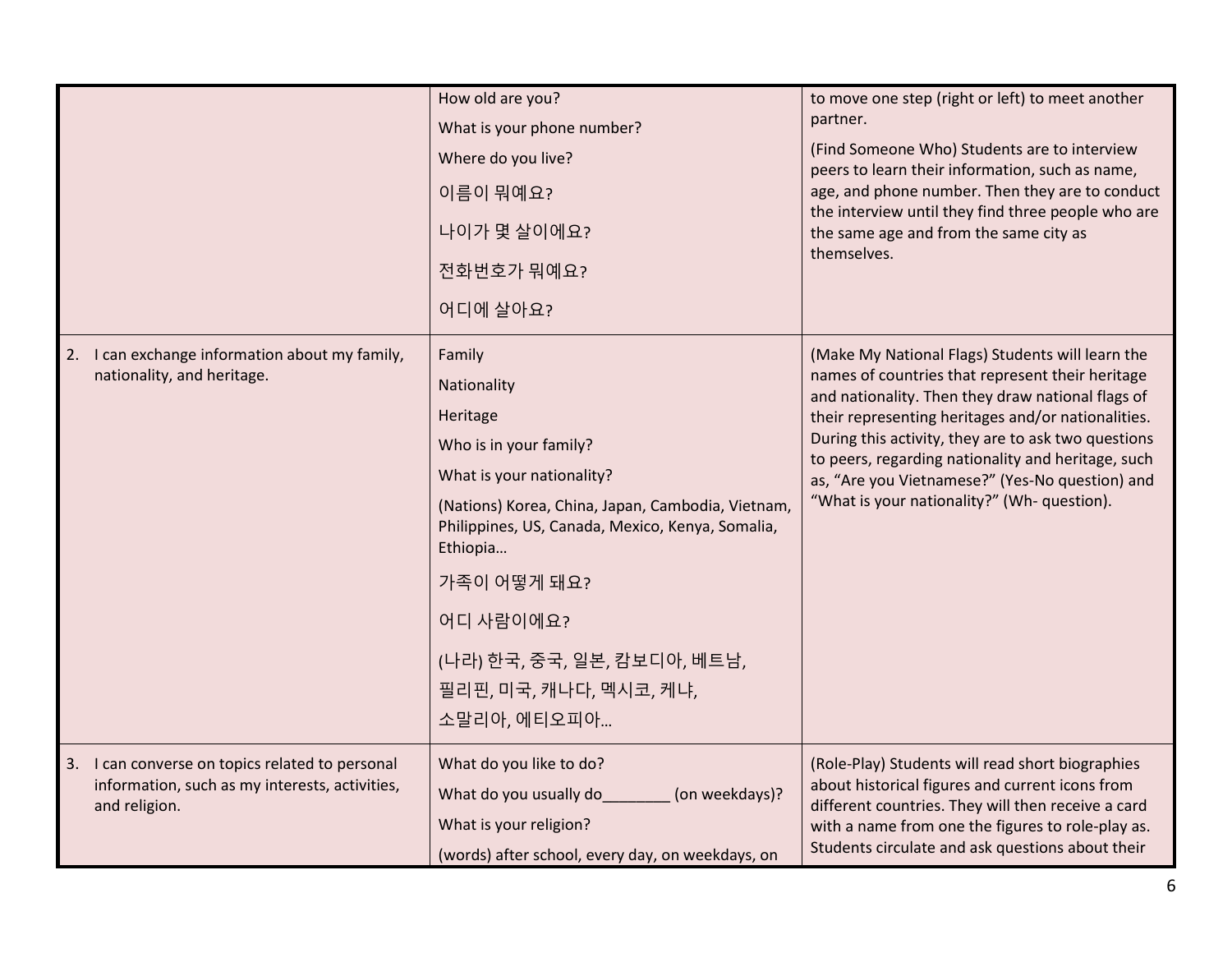|                                                                                                                                     | weekends<br>(Religions) Christian, Buddhist, Catholic, atheist<br>무엇을 하는 것을 좋아해요?<br>(주중에) 보통 무엇을 해요?<br>종교가 뭐예요/어떻게 되세요?<br>(단어) 방과후에, 매일, 주중에, 주말에<br>(종교) 기독교 신자, 불교 신자, 천주교 신자,<br>무신론자                                                                                                                                                                                                             | partner's interests, activities, and religions, etc., to<br>find out what character their partner is playing.                                                                                                                                                                                                                                                                                                                                                                                            |
|-------------------------------------------------------------------------------------------------------------------------------------|---------------------------------------------------------------------------------------------------------------------------------------------------------------------------------------------------------------------------------------------------------------------------------------------------------------------------------------------------------------------------------------------------------|----------------------------------------------------------------------------------------------------------------------------------------------------------------------------------------------------------------------------------------------------------------------------------------------------------------------------------------------------------------------------------------------------------------------------------------------------------------------------------------------------------|
| 4. I can ask and answer questions about a<br>favorite historical figure.                                                            | Who is your favorite historical figure?<br>Who is your favorite Korean icon?<br>What is a reason to choose the person?<br>(words) persevere with a good courage, fight<br>against evil, protest for independence and justice,<br>help others, give hope<br>가장 좋아하는 역사적 인물은 누구입니까?<br>가장 좋아하는 한국의 연예인은 누구예요?<br>그 인물을 선택한 이유는 무엇입니까?<br>(단어) 용감하게 버티다, 적에 대항하여 싸우다,<br>독립과 정의를 위해 시위하다, 남을 돕다,<br>희망을 주다 | (My Korean Super Star) Students are asked to do<br>research on a Korean superstar, collecting photos<br>and personal information. All the students will<br>interview their peers about their icon. They will<br>then form a group with those who have the same<br>icon as themselves. Each group creates a poster<br>about their icon and puts it on the board. Teacher<br>asks questions to each group, and the rest of the<br>groups are to identify who the icon is from the<br>posters on the board. |
| I can exchange some ideas with my peers<br>5.<br>about things high school students can do to<br>make a difference in the community. | What do you do in your community?<br>Where do you volunteer?<br>What/how often do you                                                                                                                                                                                                                                                                                                                   | (Select a Community-Based Organization) In pairs,<br>students talk about their experience volunteering<br>and/or their plans to volunteer in the community.<br>As they exchange their experiences and plans, they                                                                                                                                                                                                                                                                                        |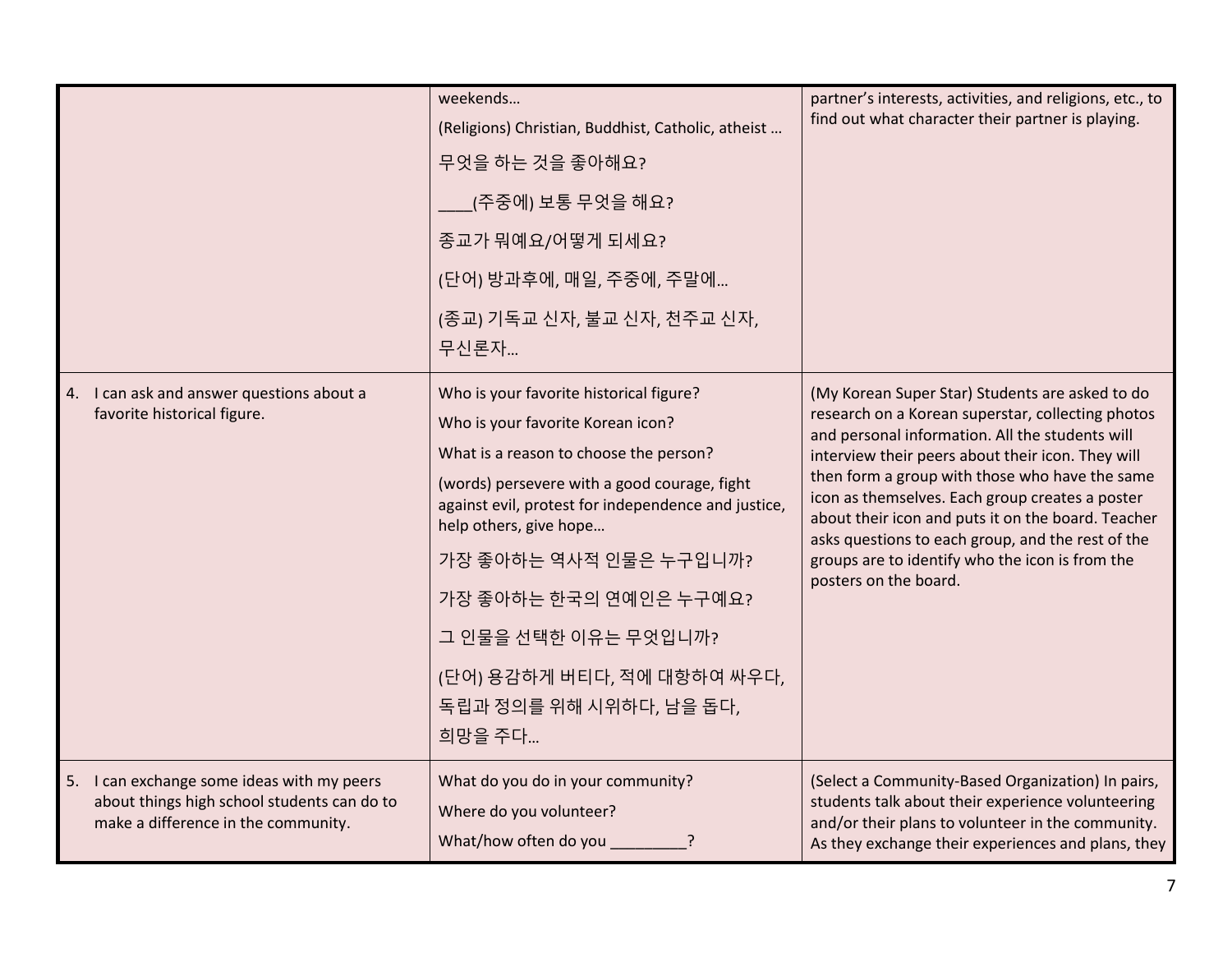|                                                                                                                                      | I volunteer at ________(nursing<br>home/hospital/local charities).<br>I help at church/donate/tutor/clean/babysit<br>You should _________.<br>Let's together.<br>(Public Places) nursing home, hospital, local<br>charity, school, church, bank, company, museum,<br>library<br>지역사회에서 무엇을 하세요?<br>어디에서 자원봉사를 하세요?<br>저는 ___(양로원/병원/동네 자선단체)에서<br>자원봉사를 합니다.<br>저는 교회를 도와요/기부해요/과외를<br>해요/청소해요/아이를 돌봐요<br>를 해보셔야 해요.<br>같이 를합시다.<br>(공공장소) 양로원, 병원, 동네 자선단체, 학교, | choose a local organization where they can do<br>something for the community. Students will<br>continue to converse with other partners after<br>they decide on an organization and a good cause<br>with a partner. When all the students have a<br>chance to talk with at least two partners, they are<br>to write down the names of the organizations on a<br>sticky note and put it up on the white board. The<br>written causes are also displayed on the white<br>board as well. The teacher makes sure that all the<br>students learn and understand the names of<br>organizations and the words for the actions of<br>volunteering. |  |
|--------------------------------------------------------------------------------------------------------------------------------------|------------------------------------------------------------------------------------------------------------------------------------------------------------------------------------------------------------------------------------------------------------------------------------------------------------------------------------------------------------------------------------------------------------------------------------------------------------------|--------------------------------------------------------------------------------------------------------------------------------------------------------------------------------------------------------------------------------------------------------------------------------------------------------------------------------------------------------------------------------------------------------------------------------------------------------------------------------------------------------------------------------------------------------------------------------------------------------------------------------------------|--|
|                                                                                                                                      | 교회, 은행, 회사, 박물관, 도서관                                                                                                                                                                                                                                                                                                                                                                                                                                             |                                                                                                                                                                                                                                                                                                                                                                                                                                                                                                                                                                                                                                            |  |
| <b>Presentational Speaking</b>                                                                                                       |                                                                                                                                                                                                                                                                                                                                                                                                                                                                  |                                                                                                                                                                                                                                                                                                                                                                                                                                                                                                                                                                                                                                            |  |
| I can present information about myself in<br>6.<br>detail, such as my biographical information,<br>personality, and characteristics. | My name is ______.<br>I am years old.<br>My phone number is ____________.<br>I live in $\_\_\_\_\_\_\$<br>I am _________________                                                                                                                                                                                                                                                                                                                                 | (Self-Info Poster) Students create a poster that<br>contains their information, such as name, job, age,<br>phone number, where they live, and where they<br>are from. Each student gives a presentation about<br>themselves with their self-info poster to the class.<br>(Family Photo) Students bring a family photo and                                                                                                                                                                                                                                                                                                                  |  |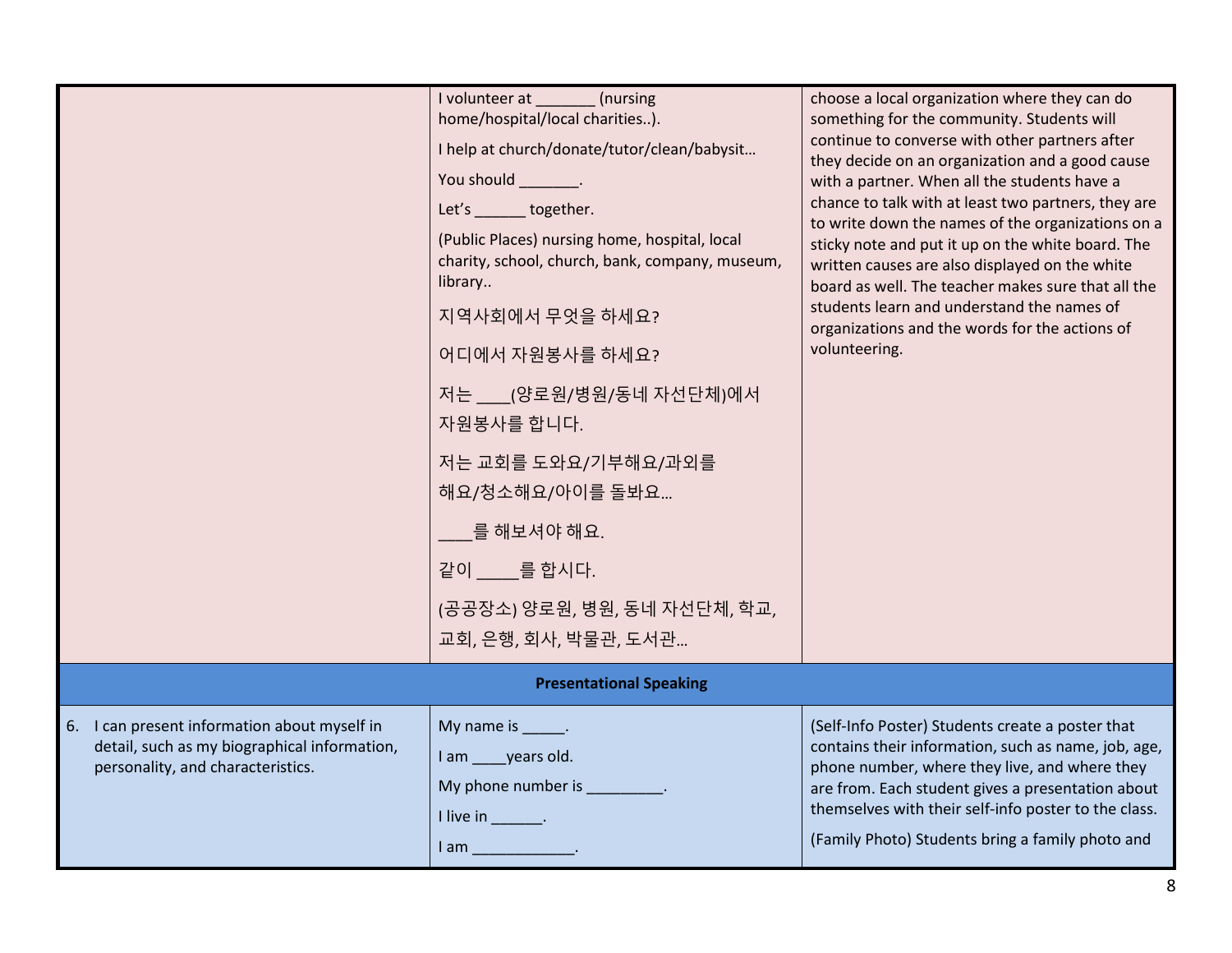|                                                                          | (Nations) Korea, China, Japan, Cambodia, Vietnam,<br>Philippines, US, Canada, Mexico, Kenya, Somalia,<br>Ethiopia<br>(Personalities and characteristics) courageousness,<br>bravery, active, fear, dedication, responsibility,<br>irresponsibility, selflessness, selfishness, egoism,<br>focus, scatteredness, distractibility, patience,<br>impatience, generosity, respectfulness,<br>disrespectfulness, goodness, meanness, evilness,<br>determination, laziness<br>제 이름은 ____입니다.<br>제 나이는 __ 살입니다.<br>제 전화번호는 입니다.<br>저는 에살아요.<br>저는 _____계 _____사람입니다.<br>(나라) 한국, 중국, 일본, 캄보디아, 베트남,<br>필리핀, 미국, 캐나다, 멕시코, 케냐,<br>소말리아, 에티오피아<br>(성격과 인품)용기, 용감, 활발, 두려움,<br>헌신, 책임, 무책임, 이타심, 이기심,<br>이기주의, 집중, 산만함, 산만, 인내, 조급함,<br>관대함, 정중함, 무례함, 선함, 나쁨, 사악함,<br>결의, 게으름 | present each family member to the class.                                                                                                                                             |
|--------------------------------------------------------------------------|----------------------------------------------------------------------------------------------------------------------------------------------------------------------------------------------------------------------------------------------------------------------------------------------------------------------------------------------------------------------------------------------------------------------------------------------------------------------------------------------------------------------------------------------------------------------------------------------------------------------------------------------------------------------------------------------------------------------------------------------------------------------|--------------------------------------------------------------------------------------------------------------------------------------------------------------------------------------|
| 7. I can make comments on people's<br>personalities and characteristics. | He/She is<br>His/Her personalities and characteristics are                                                                                                                                                                                                                                                                                                                                                                                                                                                                                                                                                                                                                                                                                                           | (Tell me about your Family Member) With a<br>partner, students will describe one family<br>member's personality and characteristics to<br>explain what makes them feel proud to have |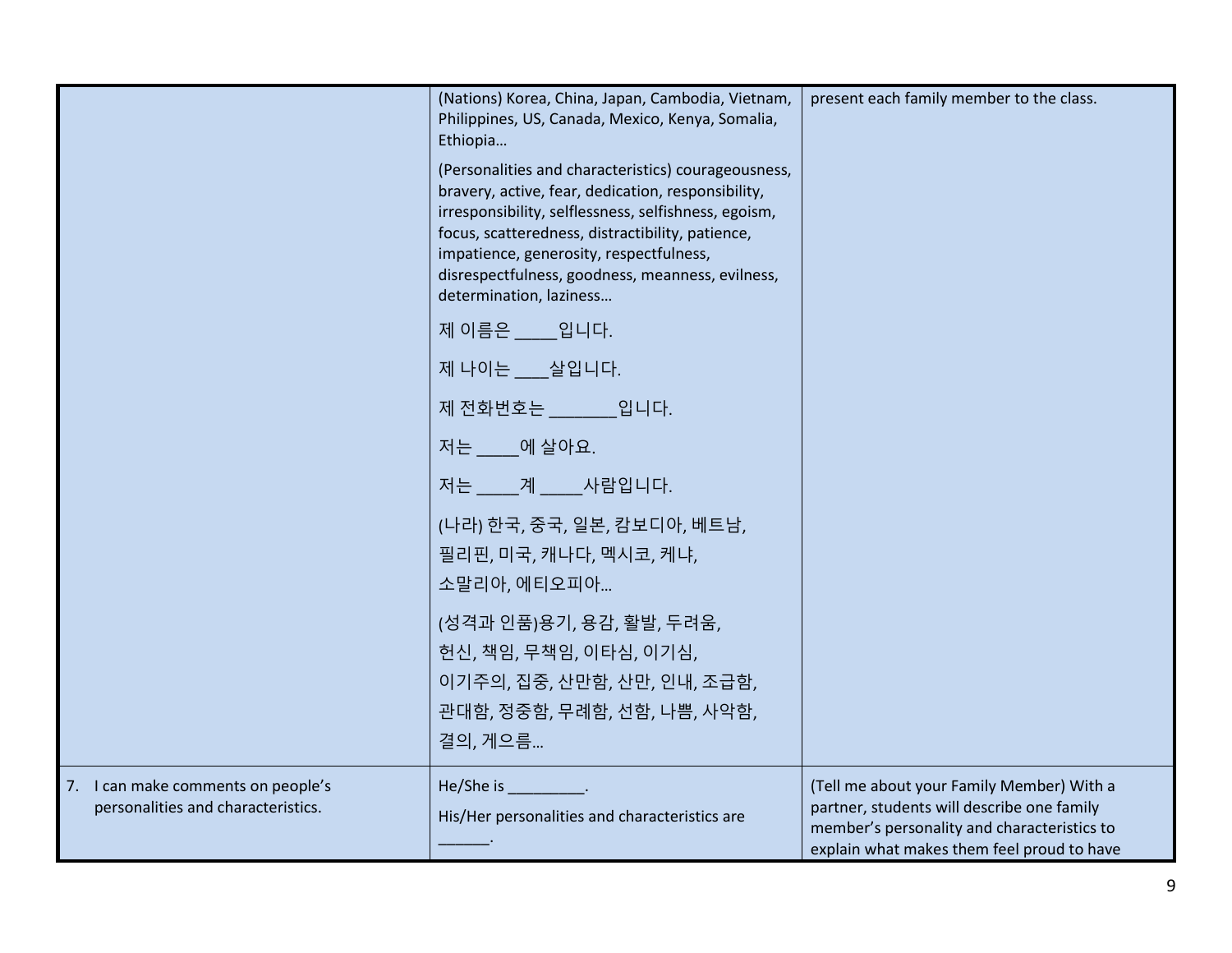|                                                                          | 그 사람은<br>그 사람의 성격과 인품은 _____.                                                                                                                                                                                                                                                                                                                                                                                                                                                                                                                                                                                                                                                                                                                                                                                                              | him/her as a family member. They can read a short<br>essay, instead, which they have written<br>beforehand.<br>(My Wanted Hero) As a group, students are to<br>create a hero who does good things for their<br>community. They are to give a presentation on the<br>personalities and characteristic traits of that<br>fictitious character. |
|--------------------------------------------------------------------------|--------------------------------------------------------------------------------------------------------------------------------------------------------------------------------------------------------------------------------------------------------------------------------------------------------------------------------------------------------------------------------------------------------------------------------------------------------------------------------------------------------------------------------------------------------------------------------------------------------------------------------------------------------------------------------------------------------------------------------------------------------------------------------------------------------------------------------------------|----------------------------------------------------------------------------------------------------------------------------------------------------------------------------------------------------------------------------------------------------------------------------------------------------------------------------------------------|
| I can orally present findings about a chosen<br>8.<br>historical figure. | My favorite historical figure is _______.<br>He/She is from ___________.<br>The reason I chose the person is because he/she is<br>He/She is<br>His/Her personality and characteristics are<br>(Nations) Korea, China, Japan, Cambodia, Vietnam,<br>Philippines, US, Canada, Mexico, Kenya, Somalia,<br>Ethiopia<br>(words) persevere with a good courage, fight<br>against evil, protest for independence and justice,<br>help others, give hope<br>(Personalities and characters) courageousness,<br>bravery, active, fear, dedication, responsibility,<br>irresponsibility, selflessness, selfishness, egoism,<br>focus, scatteredness, distractibility, patience,<br>impatience, generosity, respectfulness,<br>disrespectfulness, goodness, meanness, evilness,<br>determination, laziness<br>-Historical figure<br>제가 가장 좋아하는 역사적 인물은 | (Find a Hero) Students research a historical figure<br>from a chosen country and gather all the<br>information about him/her. The presentation<br>about him/her must include his/her work and<br>personal traits with visual support.                                                                                                        |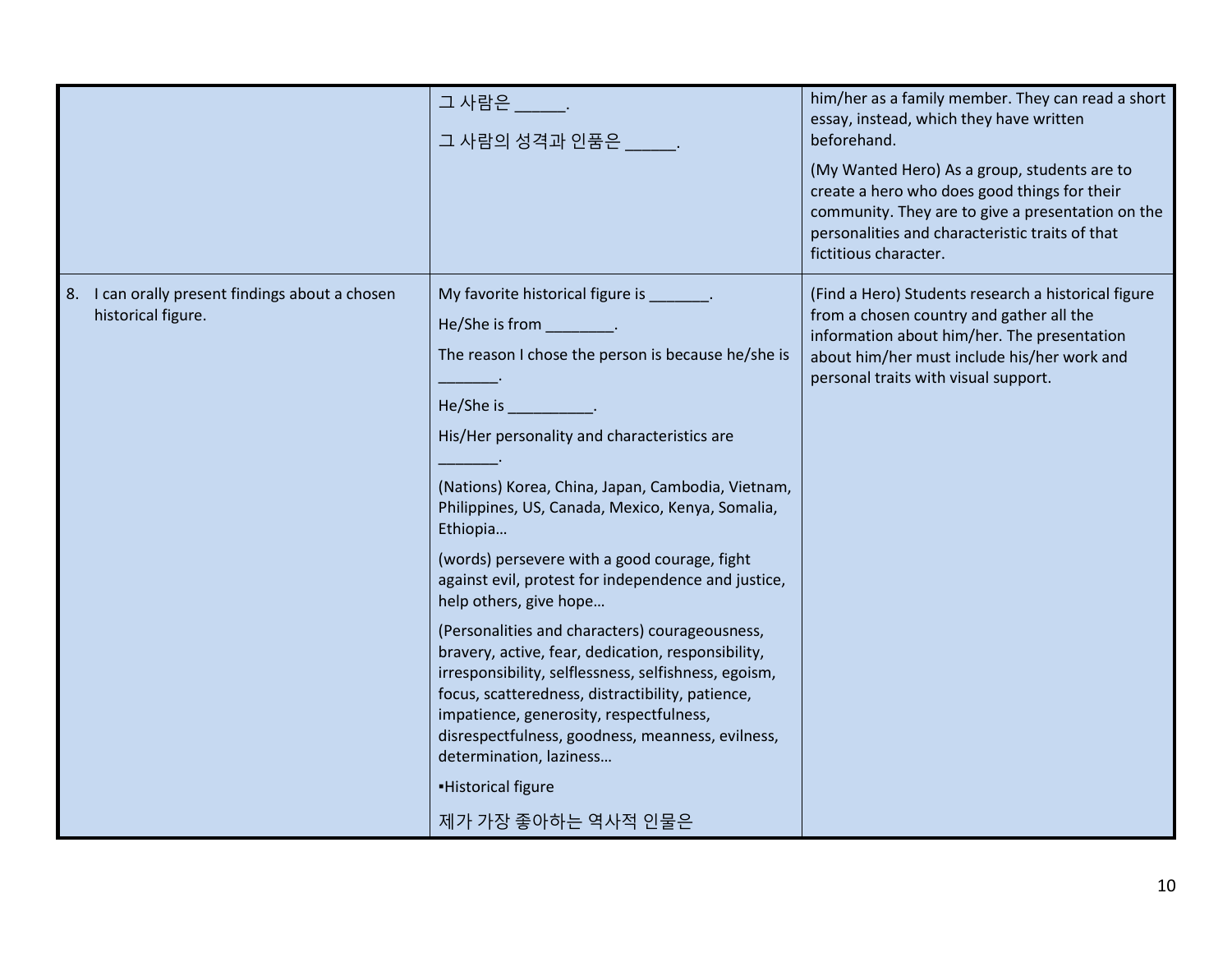|                                                                                                                            | 입니다.                                                                                                                                                                                                           |                                                                                                                                                                          |
|----------------------------------------------------------------------------------------------------------------------------|----------------------------------------------------------------------------------------------------------------------------------------------------------------------------------------------------------------|--------------------------------------------------------------------------------------------------------------------------------------------------------------------------|
|                                                                                                                            | 그 사람은 _____ 사람입니다.                                                                                                                                                                                             |                                                                                                                                                                          |
|                                                                                                                            | 그 인물을 선택한 이유는 그 사람이 Thing High                                                                                                                                                                                 |                                                                                                                                                                          |
|                                                                                                                            | 그 사람은                                                                                                                                                                                                          |                                                                                                                                                                          |
|                                                                                                                            | 그 사람의 성격과 인품은 Tellion Act A                                                                                                                                                                                    |                                                                                                                                                                          |
|                                                                                                                            | (나라) 한국, 중국, 일본, 캄보디아, 베트남,<br>필리핀, 미국, 캐나다, 멕시코, 케냐,<br>소말리아, 에티오피아                                                                                                                                           |                                                                                                                                                                          |
|                                                                                                                            | (단어) 용감하게 버티다, 적에 대항하여<br>싸우다, 독립과 정의를 위해 시위하다, 남을<br>돕다, 희망을 주다                                                                                                                                               |                                                                                                                                                                          |
|                                                                                                                            | (성격과 인품)용기, 용감, 활발, 두려움, 헌신,<br>책임, 무책임, 이타심, 이기심, 이기주의, 집중,<br>산만함, 산만, 인내, 조급함, 관대함, 정중함,<br>무례함, 선함, 나쁨, 사악함, 결의, 게으름                                                                                       |                                                                                                                                                                          |
|                                                                                                                            | •역사적 인물                                                                                                                                                                                                        |                                                                                                                                                                          |
| 9. I can give a presentation about how my<br>personality, characteristics, and actions can<br>contribute to the community. | lam .<br>My personalities and characters are _______. So,<br>I like to volunteer at The Control of the Control of the Control of the Control of the Control of the Control o<br>I volunteer at _______(nursing | (Presentation: Who Am I?) Each student makes a<br>short self-introduction video clip, containing<br>his/her personal traits and work that would impact<br>the community. |
|                                                                                                                            | home/hospital/local charities).                                                                                                                                                                                |                                                                                                                                                                          |
|                                                                                                                            | I help at church/donate/tutor/clean/babysit                                                                                                                                                                    |                                                                                                                                                                          |
|                                                                                                                            | (Personalities and characters) courageousness,<br>bravery, active, fear, dedication, responsibility,                                                                                                           |                                                                                                                                                                          |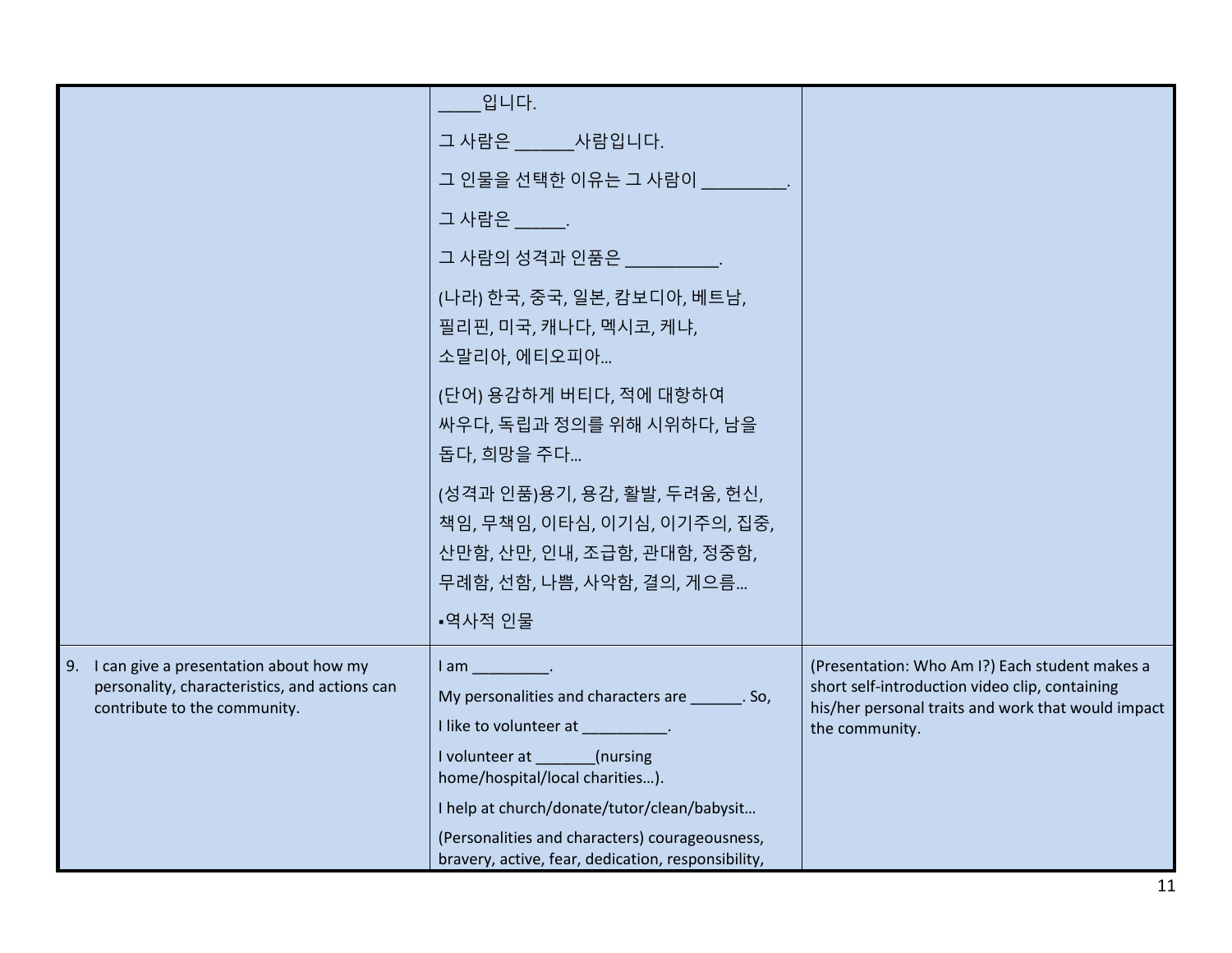|                               | irresponsibility, selflessness, selfishness, egoism,<br>focus, scatteredness, distractibility, patience,<br>impatience, generosity, respectfulness,<br>disrespectfulness, goodness, meanness, evilness,<br>determination, laziness<br>(Public Places) nursing home, hospital, local<br>charity, school, church, bank, company, museum,<br>library<br>-Community<br>저는 어떤<br>제성격과 인성은 .그래서, 저는<br>에서 자원봉사 하는 것을 좋아해요.<br>저는 ___(양로원/병원/동네 자선단체)에서 |  |
|-------------------------------|--------------------------------------------------------------------------------------------------------------------------------------------------------------------------------------------------------------------------------------------------------------------------------------------------------------------------------------------------------------------------------------------------------------------------------------------------|--|
|                               | 자원봉사를 합니다.<br>저는 교회를 도와요/기부해요/과외를<br>해요/청소해요/아이를 돌봐요                                                                                                                                                                                                                                                                                                                                                                                             |  |
|                               | (성격과 인성)용기, 용감, 활발, 두려움, 헌신,<br>책임, 무책임, 이타심, 이기심, 이기주의, 집중,<br>산만함, 산만, 인내, 조급함, 관대함, 정중함,<br>무례함, 선함, 나쁨, 사악함, 결의, 게으름                                                                                                                                                                                                                                                                                                                         |  |
|                               | (공공장소) 양로원, 병원, 동네 자선단체,<br>학교, 교회, 은행, 회사, 박물관, 도서관                                                                                                                                                                                                                                                                                                                                                                                             |  |
|                               | •지역사회                                                                                                                                                                                                                                                                                                                                                                                                                                            |  |
| <b>Presentational Writing</b> |                                                                                                                                                                                                                                                                                                                                                                                                                                                  |  |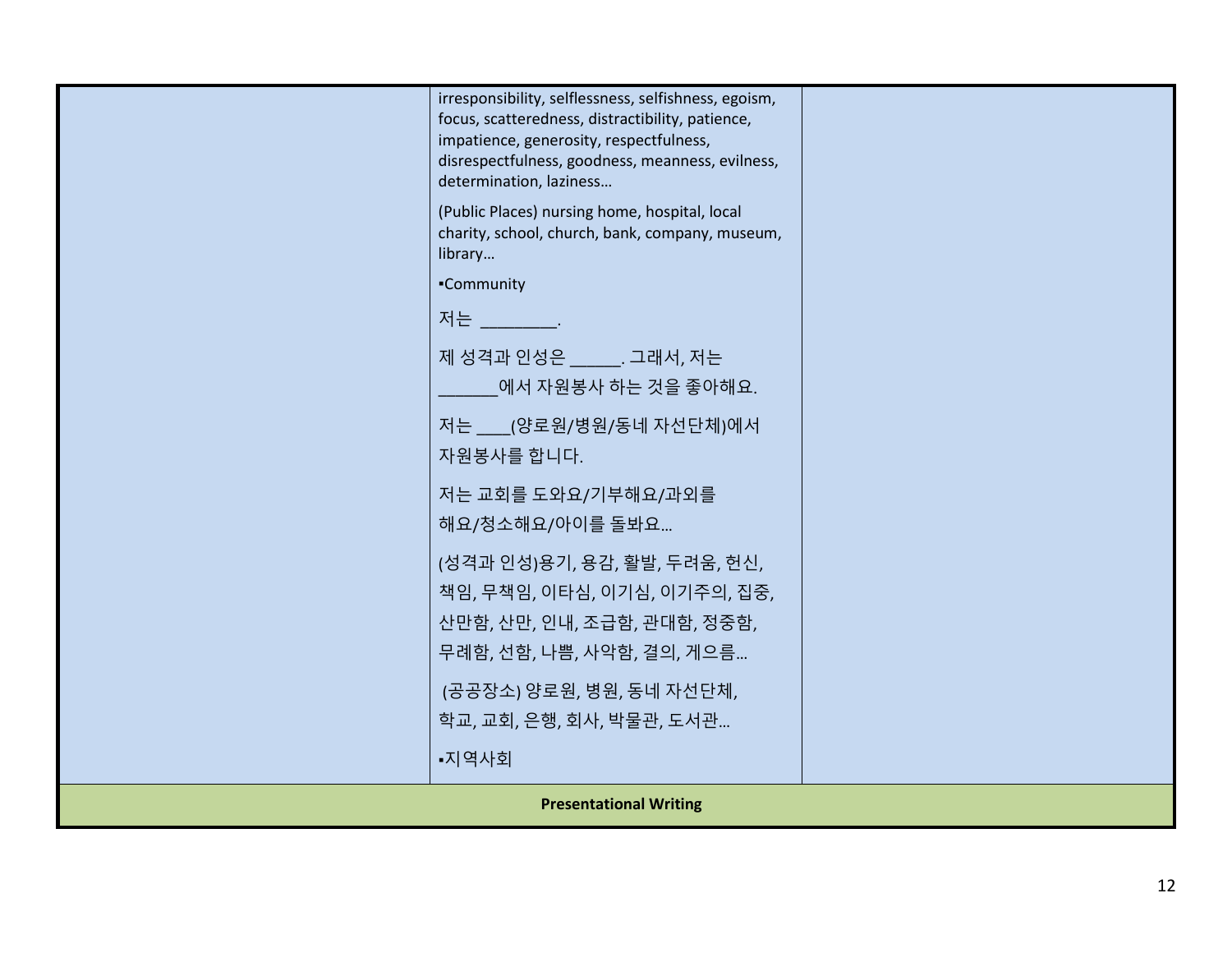| 10. I can write about myself, such as my name,<br>age, job, family, heritage, geographical<br>location, personality, and characteristics. | My name is ______.<br>I am ___ years old.<br>$l$ am a $\qquad$ .<br>I have _______ in my family.<br>I am from ____________.<br>I live in $\_\_\_\_\_\_\$ .<br>$I$ am $\qquad$ .<br>제 이름은 _____ 입니다.<br>저는 __ 살입니다.<br>저는 학생입니다.<br>저희 가족은 일니다.<br>저는 사람입니다.<br>저는 ____ 에 살아요.<br>제성격은 이에요.                                                                                                                                                    | (Write a Poem) Students are asked to write a<br>poem about themselves. The poem includes the<br>writer's personal information, except their names.<br>All the students' poems are collected, and the<br>teacher will distribute them randomly. Students<br>then sit in a circle and they take turns to read the<br>poem. Everyone will try to identify whom the<br>poem describes. (This activity can be used for<br>interpretive listening and reading.) |
|-------------------------------------------------------------------------------------------------------------------------------------------|-----------------------------------------------------------------------------------------------------------------------------------------------------------------------------------------------------------------------------------------------------------------------------------------------------------------------------------------------------------------------------------------------------------------------------------------------|-----------------------------------------------------------------------------------------------------------------------------------------------------------------------------------------------------------------------------------------------------------------------------------------------------------------------------------------------------------------------------------------------------------------------------------------------------------|
| 11. I can make a research poster on a historical<br>figure and his/her work.                                                              | His/her name is ______.<br>He/she is ____ years old.<br>He/she is from _______.<br>He/she is ______.<br>(Nations) Korea, China, Japan, Cambodia, Vietnam,<br>Philippines, US, Canada, Mexico, Kenya, Somalia,<br>Ethiopia<br>(Personalities and characters) courageousness,<br>bravery, active, fear, dedication, responsibility,<br>irresponsibility, selflessness, selfishness, egoism,<br>focus, scatteredness, distractibility, patience, | (Poster: Historic Figure) Teacher displays some<br>short biographies of historical figures from the<br>target culture on the board. Students quietly read<br>them and decide on a figure who draws their<br>attention the most. Each student is to do research<br>on the historical figure they choose. With the<br>collected information, they are to make a poster<br>about their chosen historical figure.                                             |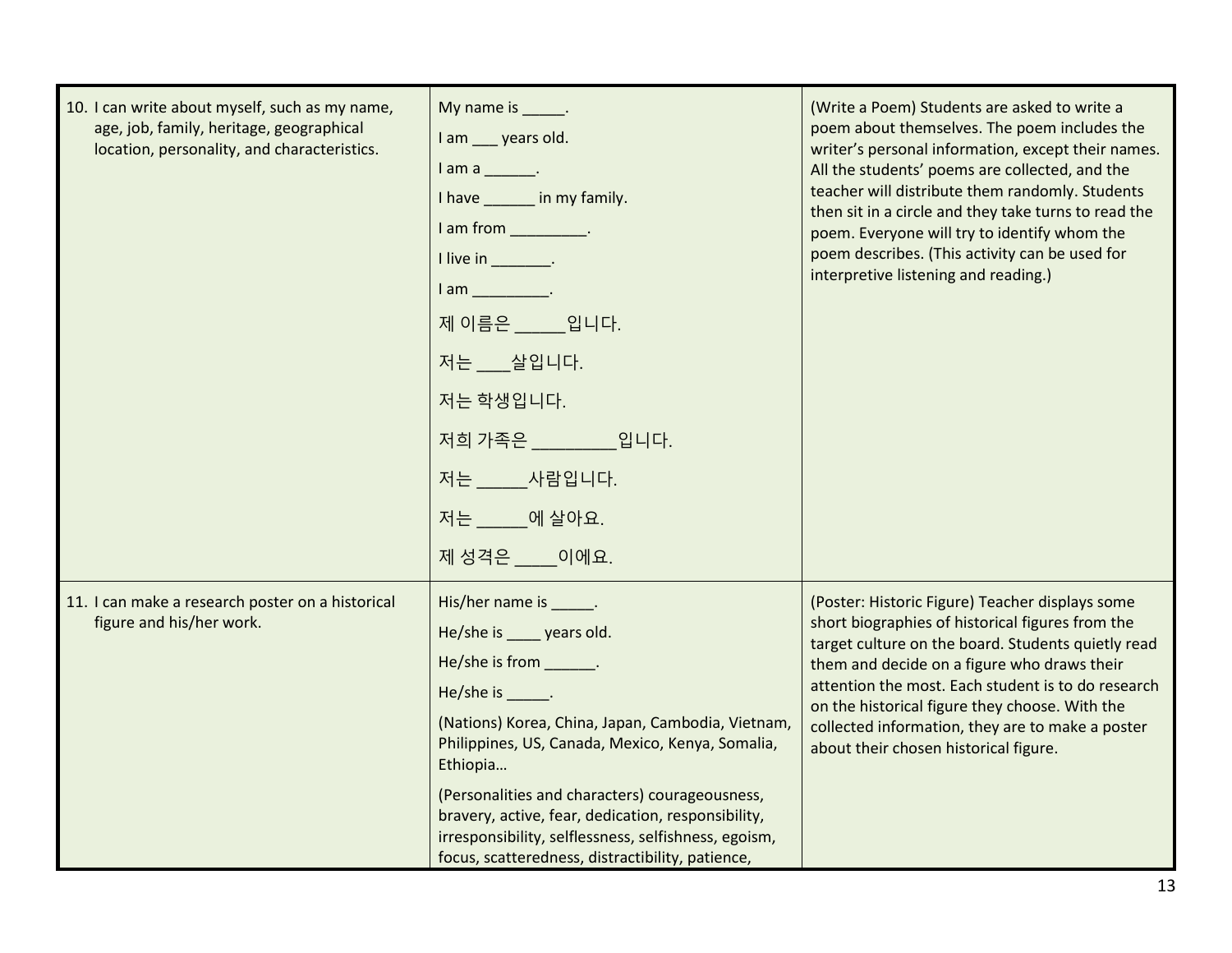|                                                                                                                            | impatience, generosity, respectfulness,<br>disrespectfulness, goodness, meanness, evilness,<br>determination, laziness                                                                                      |                                                                                                                                                                                                                                                                                                                                                                                                                |
|----------------------------------------------------------------------------------------------------------------------------|-------------------------------------------------------------------------------------------------------------------------------------------------------------------------------------------------------------|----------------------------------------------------------------------------------------------------------------------------------------------------------------------------------------------------------------------------------------------------------------------------------------------------------------------------------------------------------------------------------------------------------------|
|                                                                                                                            | <b>Historical figure</b>                                                                                                                                                                                    |                                                                                                                                                                                                                                                                                                                                                                                                                |
|                                                                                                                            | -His/her work                                                                                                                                                                                               |                                                                                                                                                                                                                                                                                                                                                                                                                |
|                                                                                                                            | 그 사람의 이름은 __ 입니다.                                                                                                                                                                                           |                                                                                                                                                                                                                                                                                                                                                                                                                |
|                                                                                                                            | 그 사람은 __ 살입니다.                                                                                                                                                                                              |                                                                                                                                                                                                                                                                                                                                                                                                                |
|                                                                                                                            | 그 사람은 ____사람입니다.                                                                                                                                                                                            |                                                                                                                                                                                                                                                                                                                                                                                                                |
|                                                                                                                            | 그 사람 성격은 ___ 이에요.                                                                                                                                                                                           |                                                                                                                                                                                                                                                                                                                                                                                                                |
|                                                                                                                            | (나라) 한국, 중국, 일본, 캄보디아, 베트남,<br>필리핀, 미국, 캐나다, 멕시코, 케냐,<br>소말리아, 에티오피아                                                                                                                                        |                                                                                                                                                                                                                                                                                                                                                                                                                |
|                                                                                                                            | (성격과 인품)용기, 용감, 활발, 두려움, 헌신,<br>책임, 무책임, 이타심, 이기심, 이기주의, 집중,<br>산만함, 산만, 인내, 조급함, 관대함, 정중함,<br>무례함, 선함, 나쁨, 사악함, 결의, 게으름                                                                                    |                                                                                                                                                                                                                                                                                                                                                                                                                |
|                                                                                                                            | •역사적 인물                                                                                                                                                                                                     |                                                                                                                                                                                                                                                                                                                                                                                                                |
|                                                                                                                            | •그 사람의 업적                                                                                                                                                                                                   |                                                                                                                                                                                                                                                                                                                                                                                                                |
| 12. I can write about the biographical information,<br>personalities, and characteristics on chosen<br>historical figures. | His/her name is Fig.<br>He/she is _____ years old.<br>He/she is from _______.<br>He/she is ______.<br>(Nations) Korea, China, Japan, Cambodia, Vietnam,<br>Philippines, US, Canada, Mexico, Kenya, Somalia, | (Find a Hero) Students choose a historical figure<br>from a list given by the teacher. They research and<br>gather all the information about him/her. Then,<br>they write a short biography about the chosen<br>historical figure. The title should be left blank. The<br>writing is read by the whole class, and each<br>student attempts to match each writing with the<br>correct identities from the list. |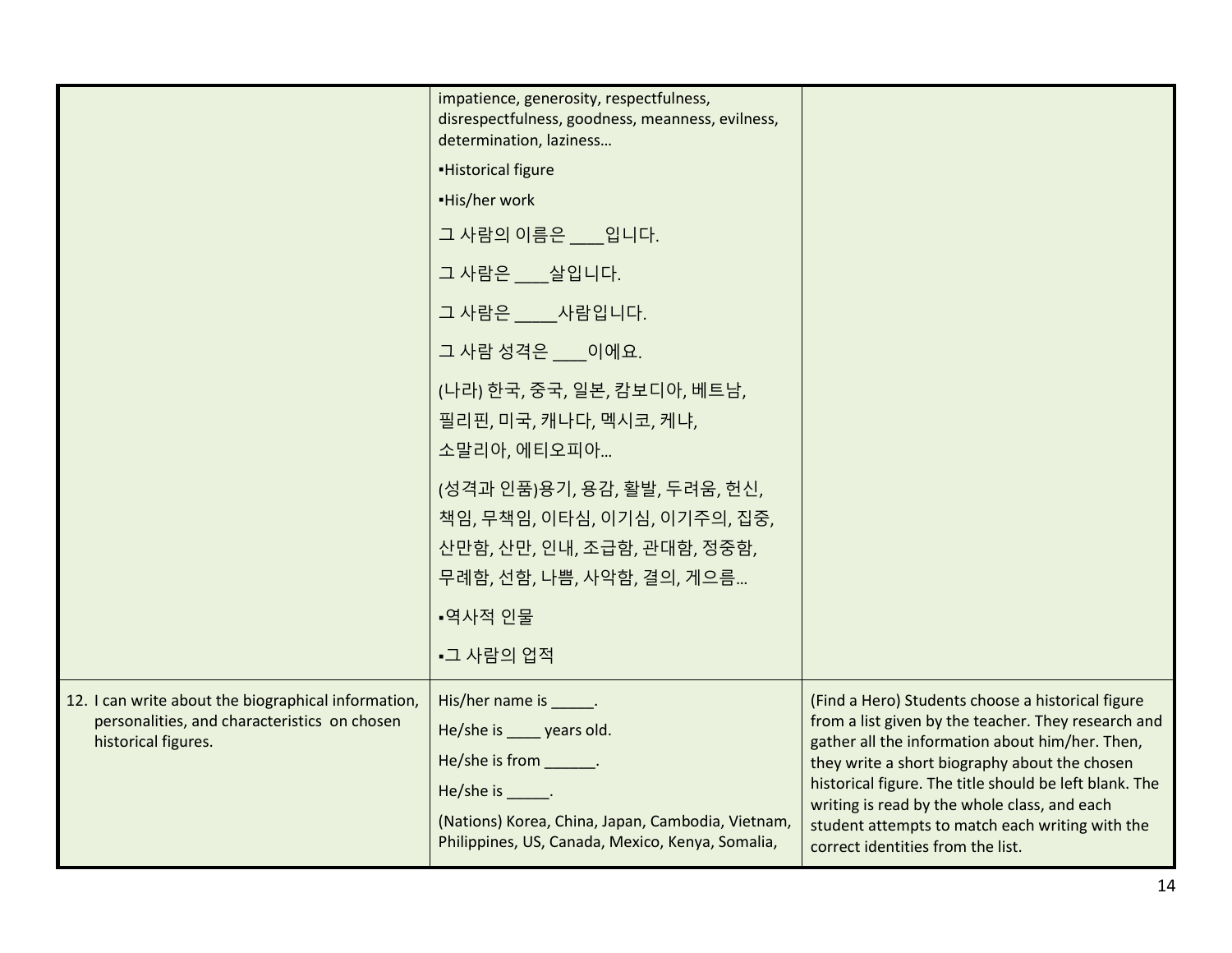|                                                                                                                                                           | Ethiopia                                                                                                                                                                                                                                                                                                                                   |                                                                                                                                                                                                                                                                                                                                                                        |
|-----------------------------------------------------------------------------------------------------------------------------------------------------------|--------------------------------------------------------------------------------------------------------------------------------------------------------------------------------------------------------------------------------------------------------------------------------------------------------------------------------------------|------------------------------------------------------------------------------------------------------------------------------------------------------------------------------------------------------------------------------------------------------------------------------------------------------------------------------------------------------------------------|
|                                                                                                                                                           | (Personalities and characters) courageousness,<br>bravery, active, fear, dedication, responsibility,<br>irresponsibility, selflessness, selfishness, egoism,<br>focus, scatteredness, distractibility, patience,<br>impatience, generosity, respectfulness,<br>disrespectfulness, goodness, meanness, evilness,<br>determination, laziness |                                                                                                                                                                                                                                                                                                                                                                        |
|                                                                                                                                                           | 그 사람의 이름은 ___입니다.                                                                                                                                                                                                                                                                                                                          |                                                                                                                                                                                                                                                                                                                                                                        |
|                                                                                                                                                           | 그 사람은 살입니다.                                                                                                                                                                                                                                                                                                                                |                                                                                                                                                                                                                                                                                                                                                                        |
|                                                                                                                                                           | 그 사람은 ____사람입니다.                                                                                                                                                                                                                                                                                                                           |                                                                                                                                                                                                                                                                                                                                                                        |
|                                                                                                                                                           | 그 사람 성격은 이에요.                                                                                                                                                                                                                                                                                                                              |                                                                                                                                                                                                                                                                                                                                                                        |
|                                                                                                                                                           | (나라) 한국, 중국, 일본, 캄보디아, 베트남,<br>필리핀, 미국, 캐나다, 멕시코, 케냐,<br>소말리아, 에티오피아                                                                                                                                                                                                                                                                       |                                                                                                                                                                                                                                                                                                                                                                        |
|                                                                                                                                                           | (성격과 인품)용기, 용감, 활발, 두려움, 헌신,<br>책임, 무책임, 이타심, 이기심, 이기주의, 집중,<br>산만함, 산만, 인내, 조급함, 관대함, 정중함,<br>무례함, 선함, 나쁨, 사악함, 결의, 게으름                                                                                                                                                                                                                   |                                                                                                                                                                                                                                                                                                                                                                        |
| 13. I can write a paragraph about my plan to<br>volunteer or my experiences volunteering that<br>contribute to the community as a high school<br>student. | I volunteer at (nursing<br>home/hospital/local charities).<br>I help at church/donate/tutor/clean/babysit<br>I am going to ____________.<br>저는 ___(양로원/병원/동네 자선단체)에서<br>자원봉사를 합니다.                                                                                                                                                         | (Time Magazine Cover) Students are asked to<br>create a Time magazine cover with themselves as<br>if they were featured as the best volunteer of the<br>year. They need to put two words on the cover<br>that represent themselves. With the two words,<br>they write a short paragraph explaining their<br>volunteer work and experience as a high school<br>student. |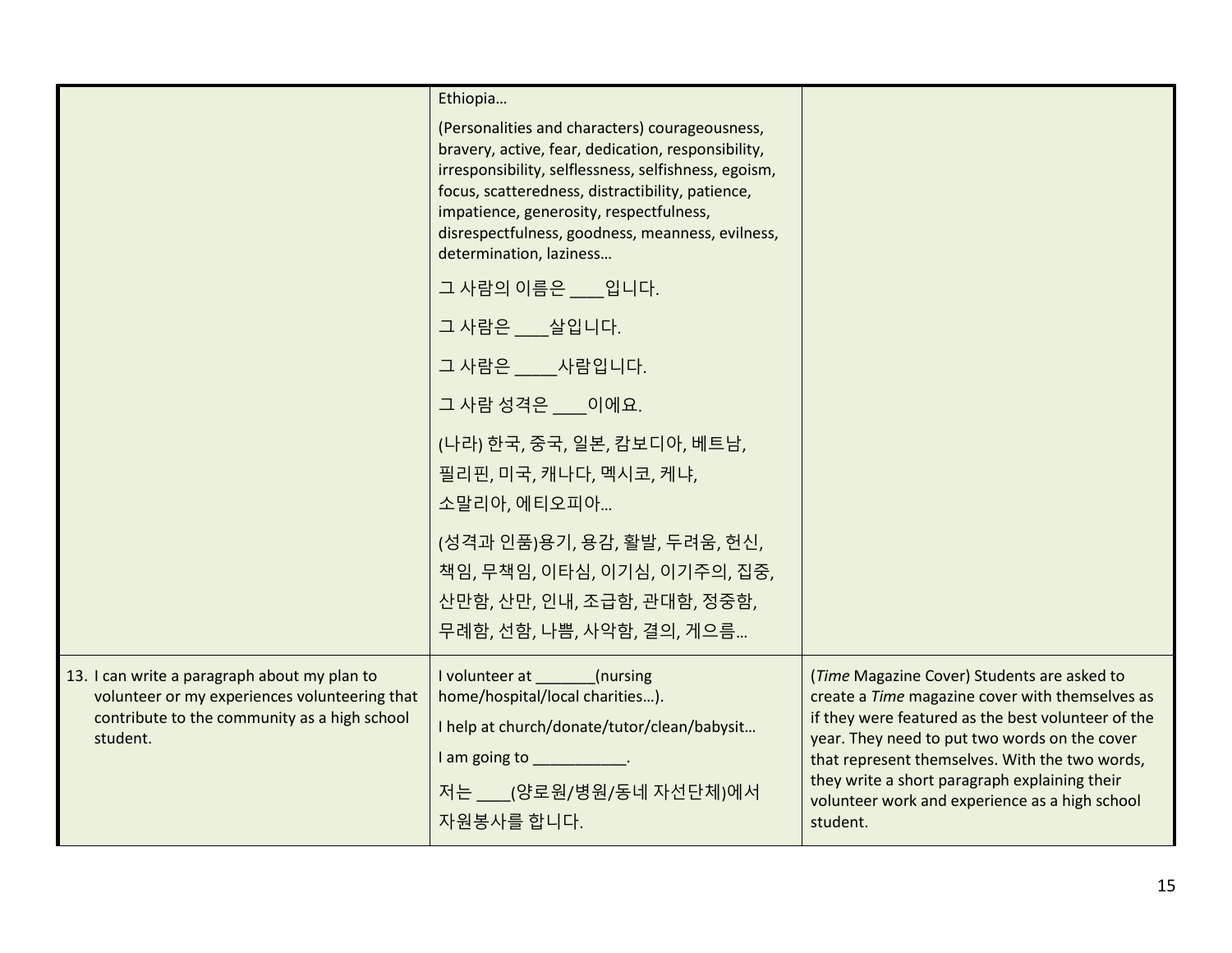|                                                                                           | 저는 교회를 도와요/기부해요/과외를                                                                                                                                                                                                                |                                                                                                                                                                                                                                                                                                                                                                                                                                                                |
|-------------------------------------------------------------------------------------------|------------------------------------------------------------------------------------------------------------------------------------------------------------------------------------------------------------------------------------|----------------------------------------------------------------------------------------------------------------------------------------------------------------------------------------------------------------------------------------------------------------------------------------------------------------------------------------------------------------------------------------------------------------------------------------------------------------|
|                                                                                           | 해요/청소해요/아이를 돌봐요                                                                                                                                                                                                                    |                                                                                                                                                                                                                                                                                                                                                                                                                                                                |
|                                                                                           | 저는 _____ 하려고 해요.                                                                                                                                                                                                                   |                                                                                                                                                                                                                                                                                                                                                                                                                                                                |
|                                                                                           | <b>Interpretive listening</b>                                                                                                                                                                                                      |                                                                                                                                                                                                                                                                                                                                                                                                                                                                |
| 14. I can understand personal questions in a<br>dialogue.                                 | What is your name?<br>How old are you?<br>What is your phone number?<br>Where do you live?<br>Who is in your family?<br>What is your nationality?<br>이름이 뭐예요?<br>나이가 몇 살이에요?<br>전화번호가 뭐예요?<br>어디에 살아요?<br>가족이 어떻게 돼요?<br>어디 사람이에요? | (Answer First and Sit Down) Students all stand up.<br>The teacher will ask questions about personal<br>information. The first student to answer the given<br>question can sit down. This activity continues until<br>all of the students sit down.                                                                                                                                                                                                             |
| 15. I can understand simple descriptions of a<br>historical figure in a documentary film. | You Kwan Soon was Korean.<br>Yoo Kwan Soon's personality was active and brave.<br>She was a Christian.<br>She read a book, Joan of Arc.<br>She was a high school student.<br>She cried out for national independence from the      | (Video Clip: Yoo Kwan Soon) Students watch a<br>video clip about Yoo Kwan Soon in Korean, and<br>they are to put strips of paper with sentences<br>stating facts written about the events in the video<br>in order. The sentence strips are written in English<br>so that students will be given the opportunity to<br>make sure of their understanding.<br>(Video Song: 3.1 [Sam-Il Jul] Movement) Students<br>listen to a song about the 3.1 Movement, while |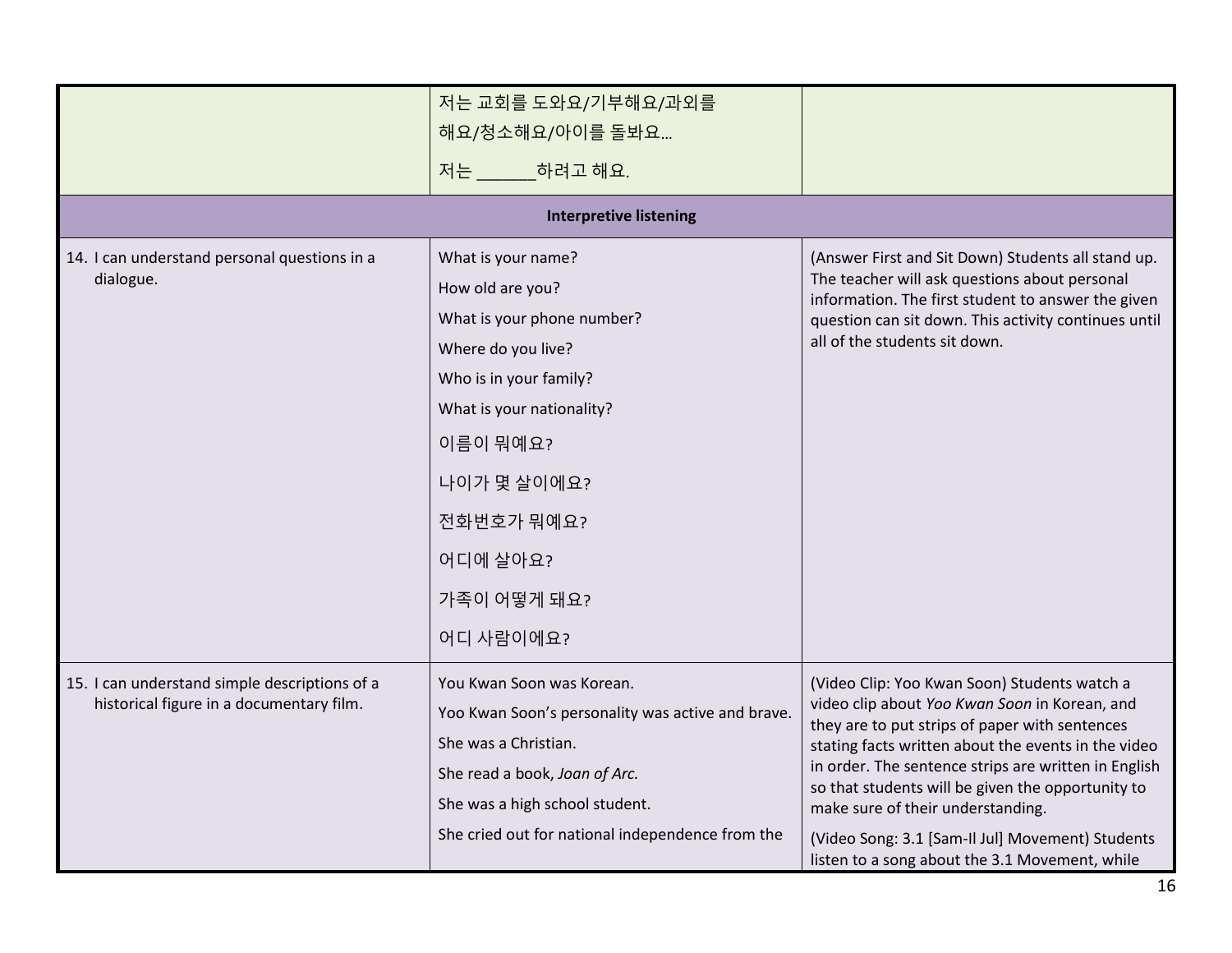|                                                                                                                                       | Japanese colonial rule over Korea on 3.1.<br>■Yoo Kwan Soon<br>-3.1 Movement<br>-Japanese colonial rule<br>-National independence<br>유관순은 한국사람이에요.<br>유관순의 성격은 활발하고 용감했어요.<br>유관순은 기독교 신자입니다.<br>유관순은 잔다르크 책을 읽었어요.<br>유관순은 고등학생이었어요.<br>유관순은 삼일절에 한국에 대한 일본의 식민<br>통치로부터 독립을 외쳤어요.<br>•유관순<br>▪삼일절<br>▪일본의 식민 통치                                                  | looking at subtitles in Korean for understanding.<br>After listening to the song several times, students<br>are to write down some words and phrases about<br>the movement on a piece of paper while listening<br>to the song without subtitles.                                                                                                                |
|---------------------------------------------------------------------------------------------------------------------------------------|--------------------------------------------------------------------------------------------------------------------------------------------------------------------------------------------------------------------------------------------------------------------------------------------------------------------------------------------------------------------|-----------------------------------------------------------------------------------------------------------------------------------------------------------------------------------------------------------------------------------------------------------------------------------------------------------------------------------------------------------------|
|                                                                                                                                       | •독립                                                                                                                                                                                                                                                                                                                                                                |                                                                                                                                                                                                                                                                                                                                                                 |
| 16. I can understand basic information about<br>people concerning personal identity and<br>someone's work in a peer group discussion. | (Personalities and characters) courageousness,<br>bravery, fear, dedication, responsibility,<br>irresponsibility, selflessness, selfishness, egoism,<br>focus, scatteredness, distractibility, patience,<br>impatience, generosity, respectfulness,<br>disrespectfulness, goodness, meanness, evilness,<br>determination, laziness<br>(성격과 인품)용기, 용감, 두려움, 헌신, 책임, | (Audio Clip) The teacher prepares an audio clip<br>from a native Korean speaker, who talks about<br>his/her own personal identity and what types of<br>work he/she has done. Students answer questions<br>on a worksheet with information from the audio<br>clip. If possible, the teacher can arrange Skype<br>interviews as an alternative to the audio clip. |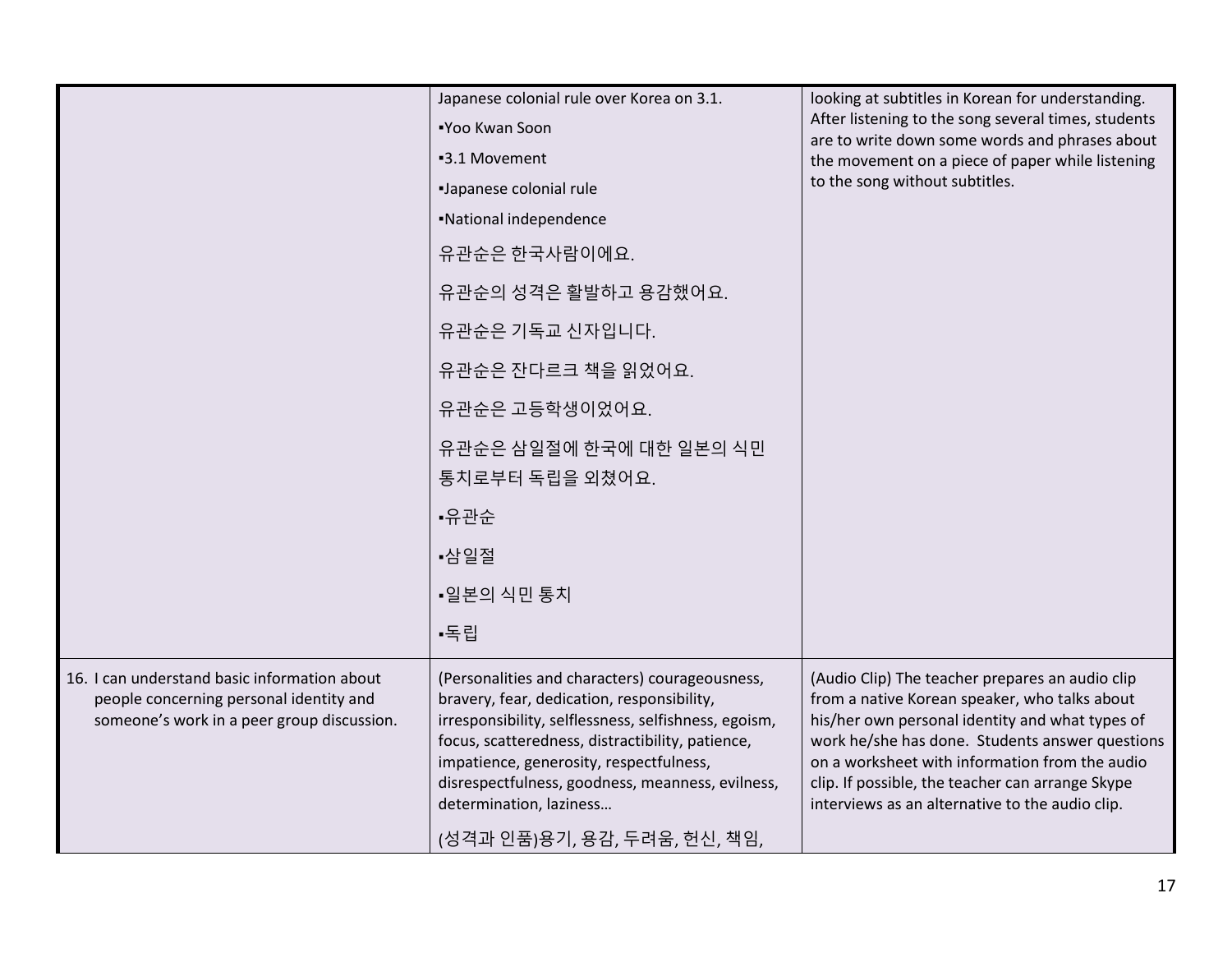|                                                                                               | 무책임, 이타심, 이기심, 이기주의, 집중, 산만함,<br>산만, 인내, 조급함, 관대함, 정중함, 무례함,                                                                                                                                          |                                                                                                                                                                                                                                                                                                                                                      |
|-----------------------------------------------------------------------------------------------|-------------------------------------------------------------------------------------------------------------------------------------------------------------------------------------------------------|------------------------------------------------------------------------------------------------------------------------------------------------------------------------------------------------------------------------------------------------------------------------------------------------------------------------------------------------------|
|                                                                                               | 선함, 나쁨, 사악함, 결의, 게으름                                                                                                                                                                                  |                                                                                                                                                                                                                                                                                                                                                      |
|                                                                                               |                                                                                                                                                                                                       |                                                                                                                                                                                                                                                                                                                                                      |
|                                                                                               | <b>Interpretive reading</b>                                                                                                                                                                           |                                                                                                                                                                                                                                                                                                                                                      |
| 17. I can understand a short personal essay about<br>someone's daily life.                    | I conveekdays.<br>I like to ________________ on weekends.<br>(words) every day, in the morning, at lunch, in the<br>afternoon, after school, in the evening, at night, on<br>weekdays, on weekends    | (Personal Essay) Students write a short personal<br>essay about themselves and their daily life. The<br>teacher collects the writings, and distributes them<br>randomly. Each student is to identify the author of<br>the writing after reading it.                                                                                                  |
|                                                                                               | (Daily Activities) get up, sleep, eat meals, go to<br>school, go to church, do homework, study, watch<br>TV, play games, hang out, go shopping                                                        |                                                                                                                                                                                                                                                                                                                                                      |
|                                                                                               | 저는 주중에 ____________.                                                                                                                                                                                  |                                                                                                                                                                                                                                                                                                                                                      |
|                                                                                               | 저는 주말에 ______________                                                                                                                                                                                 |                                                                                                                                                                                                                                                                                                                                                      |
|                                                                                               | (단어) 매일, 아침에, 점심에, 오후에, 방과후에,<br>저녁에, 밤에, 주중에, 주말에                                                                                                                                                    |                                                                                                                                                                                                                                                                                                                                                      |
|                                                                                               | (일과행동) 일어나다, 자다, 밥을 먹다, 학교에<br>가다, 교회에 가다, 숙제하다, 공부하다, TV 를<br>보다, 게임을 하다, 친구하고 놀다, 쇼핑하다                                                                                                              |                                                                                                                                                                                                                                                                                                                                                      |
| 18. I can read and mostly understand the main<br>idea of an article about historical figures. | His/her name is ______.<br>He/she is years old.<br>He/she is from _______.<br>He/she is Fig.<br>(Nations) Korea, China, Japan, Cambodia, Vietnam,<br>Philippines, US, Canada, Mexico, Kenya, Somalia, | (Who is Yoo Kwan Soon? Who is Joan of Arc?)<br>Students learn about two similar historical figures,<br>Yoo Kwan Soon and Joan of Arc, by reading an<br>article. Then, as a whole class they talk about the<br>similarities of the two figures.<br>(Story Reading: Yoo Kwan Soon) Students read a<br>story about Yoo Kwan Soon. After reading it, the |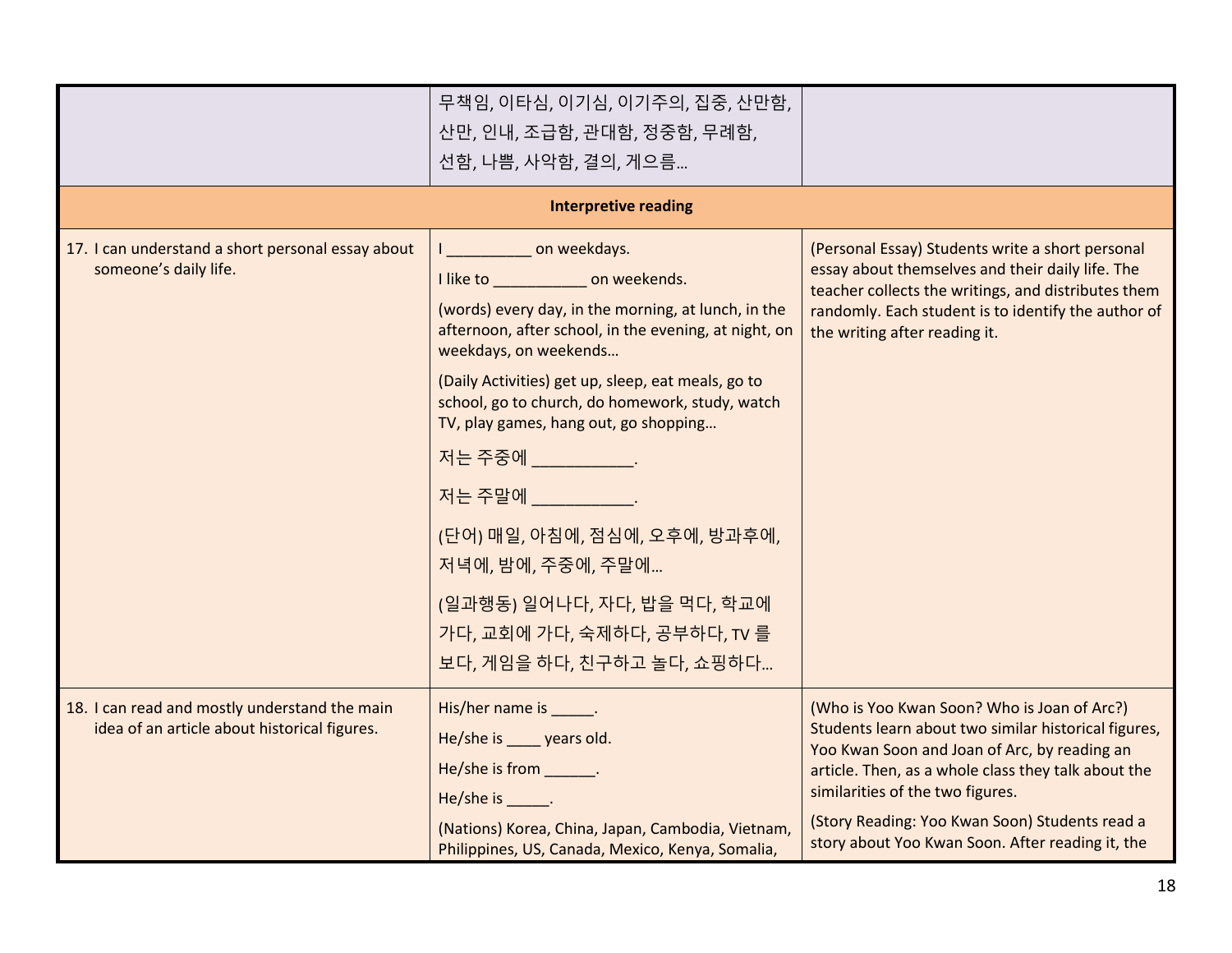|                                                                                            | Ethiopia<br>(Personalities and characters) courageousness,<br>bravery, active, fear, dedication, responsibility,<br>irresponsibility, selflessness, selfishness, egoism,<br>focus, scatteredness, distractibility, patience,<br>impatience, generosity, respectfulness,<br>disrespectfulness, goodness, meanness, evilness,<br>determination, laziness | whole class watches a video of the same story for<br>checking their understanding.                                                                      |
|--------------------------------------------------------------------------------------------|--------------------------------------------------------------------------------------------------------------------------------------------------------------------------------------------------------------------------------------------------------------------------------------------------------------------------------------------------------|---------------------------------------------------------------------------------------------------------------------------------------------------------|
|                                                                                            | 그 사람의 이름은 ___ 입니다.                                                                                                                                                                                                                                                                                                                                     |                                                                                                                                                         |
|                                                                                            | 그 사람은 살입니다.                                                                                                                                                                                                                                                                                                                                            |                                                                                                                                                         |
|                                                                                            | 그 사람은 ____사람입니다.                                                                                                                                                                                                                                                                                                                                       |                                                                                                                                                         |
|                                                                                            | 그 사람 성격은 __ 이에요.                                                                                                                                                                                                                                                                                                                                       |                                                                                                                                                         |
|                                                                                            | (나라) 한국, 중국, 일본, 캄보디아, 베트남,<br>필리핀, 미국, 캐나다, 멕시코, 케냐,<br>소말리아, 에티오피아                                                                                                                                                                                                                                                                                   |                                                                                                                                                         |
|                                                                                            | (성격과 인품)용기, 용감, 활발, 두려움, 헌신,<br>책임, 무책임, 이타심, 이기심, 이기주의, 집중,<br>산만함, 산만, 인내, 조급함, 관대함, 정중함,<br>무례함, 선함, 나쁨, 사악함, 결의, 게으름                                                                                                                                                                                                                               |                                                                                                                                                         |
|                                                                                            | -Historical figure                                                                                                                                                                                                                                                                                                                                     |                                                                                                                                                         |
|                                                                                            | -Joan of Arc                                                                                                                                                                                                                                                                                                                                           |                                                                                                                                                         |
|                                                                                            | •역사적 인물                                                                                                                                                                                                                                                                                                                                                |                                                                                                                                                         |
|                                                                                            | •잔다르크                                                                                                                                                                                                                                                                                                                                                  |                                                                                                                                                         |
| 19. I can understand a poster that presents<br>actions and contributions of a Korean hero. | (Korean Heroes) Yoo Kwan Soon, An Joong Kun,<br>King Se-Jong, Huh Joon, Jang Young Sil, Kim Hong                                                                                                                                                                                                                                                       | (Poster: Korean Heroes) When all the students<br>finish their poster about a Korean hero, have the<br>posters displayed on the walls. The students do a |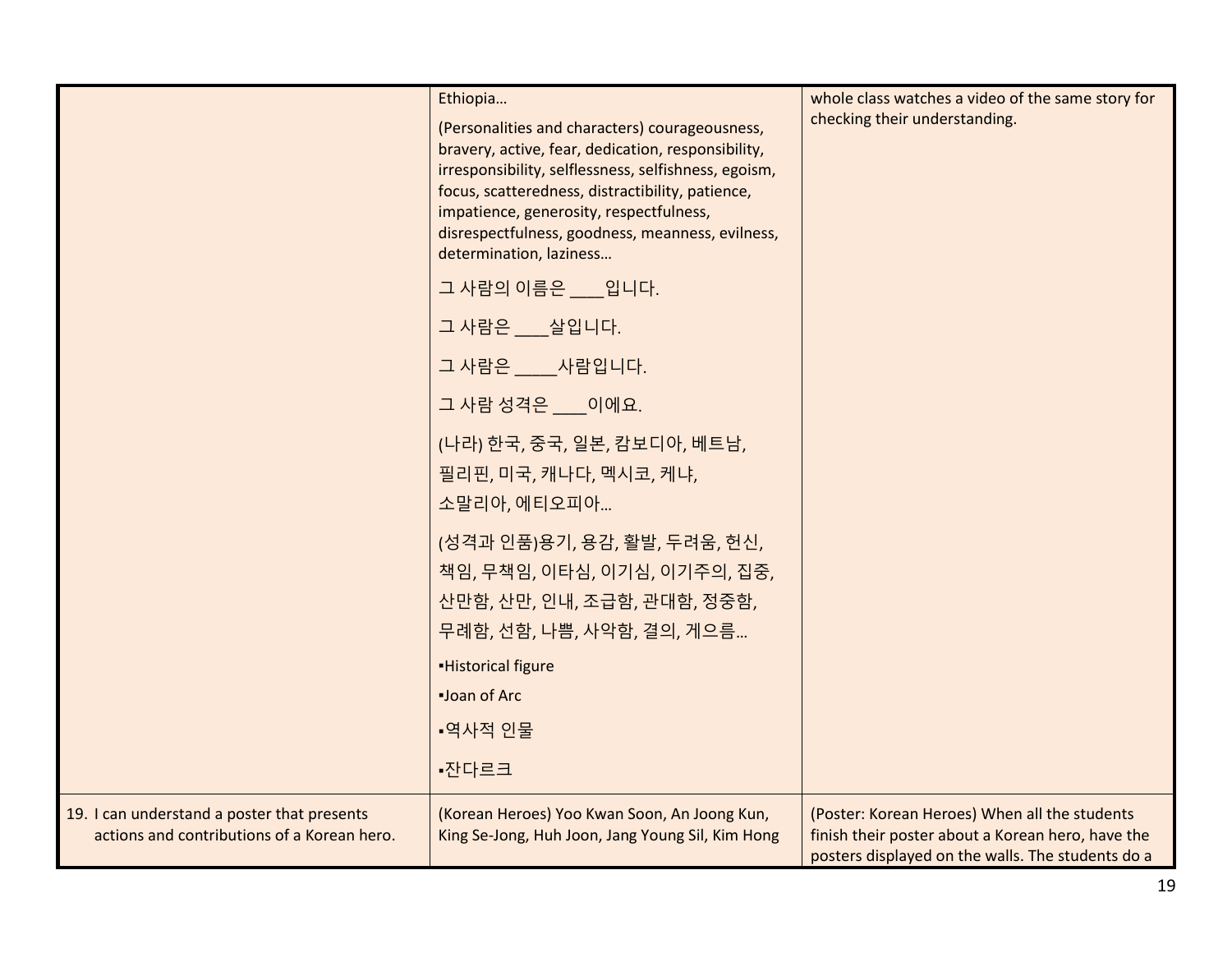| Do, Kim Yoo Shin, Lee Soon Shin                   | gallery walk, reading some posters and collecting                                                                                                                  |
|---------------------------------------------------|--------------------------------------------------------------------------------------------------------------------------------------------------------------------|
| (한국 위인) 유관순, 안중근, 세종대왕, 허준,<br>장영실, 김홍도, 김유신, 이순신 | information on actions and contributions of the<br>heroes. When the teacher asks, have students<br>volunteer to write their collected information on<br>the board. |

#### **Materials & Other Resources**

Describe the primary resources that you plan to use for the program. Be specific so that these resources can be shared with other programs.

Authentic and adapted/created materials

- Articles about historical figures, Yoo Kwan Soon, Joan of Arc
- National Flag outlines
- Family photo, http://cfile218.uf.daum.net/image/2578134F54FEA230331E08
- Posters and markers
- Photos of historical figures in Korea
- Audio Clip of a native Korean speaker

Field Trips and Activities

- Find Someone Who
- Role Play
- Sit Down after answering
- Sentence Strips
- Time Magazine Cover
- Poem Writing
- **•** Essay Writing
- Poster Making
- Self-Video Clip Making

#### Songs

• 3.1 절노래, https://www.youtube.com/watch?v=5gHyy6miaJY

#### Video Clips

Yoo Kwan Soon, <https://www.youtube.com/watch?v=QPN3zAFIP2A>